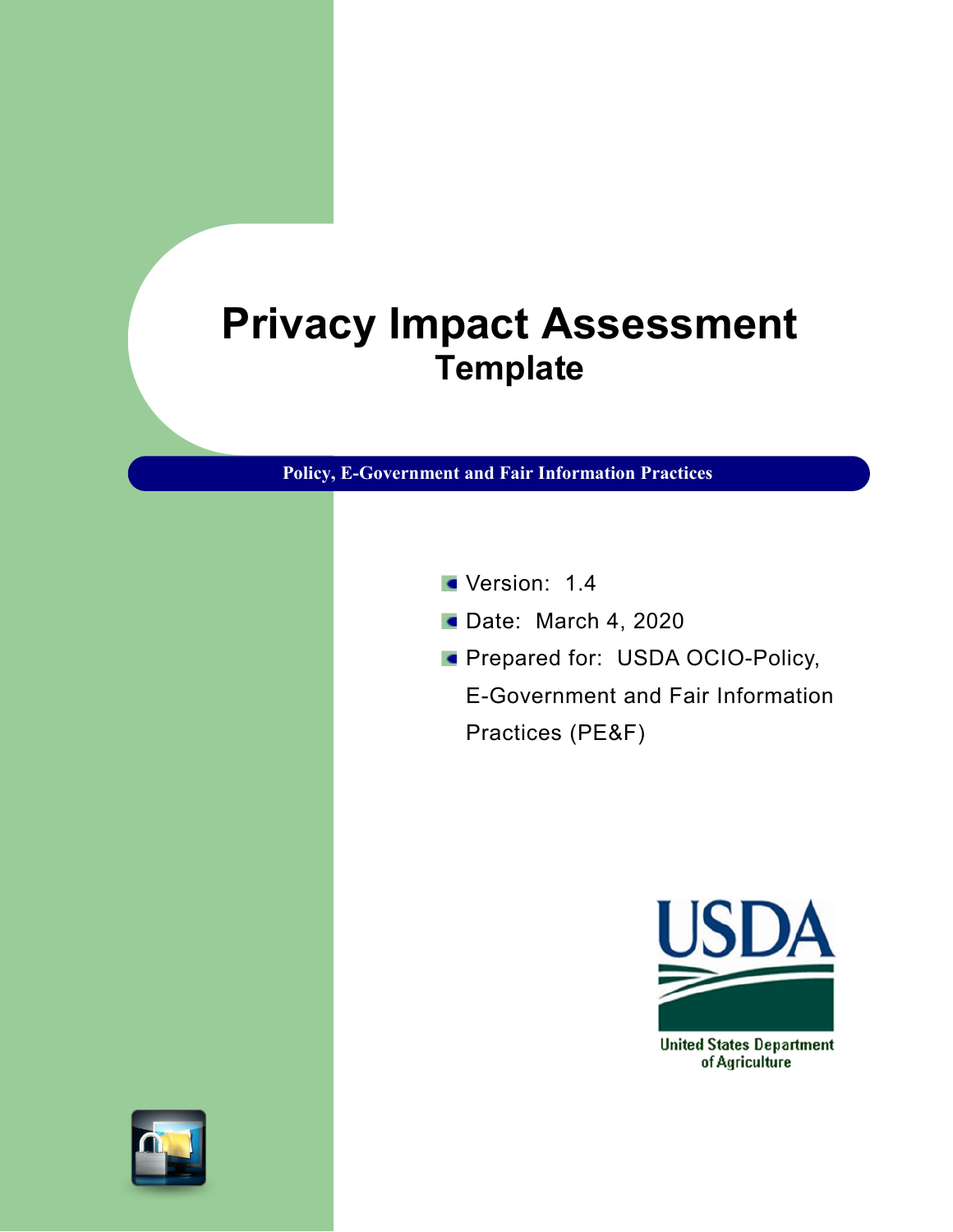

# **Privacy Impact Assessment for the NCAH on Azure Platform (NAP)**

# **March 2020**

# **Contact Point**

**Robert Hazen APHIS Marketing and Regulatory Programs (MRP) United States Department of Agriculture (515) 337-6329**

# **Reviewing Official**

**Tonya Woods Director, Freedom of Information and Privacy Act Staff United States Department of Agriculture (301) 851-2487**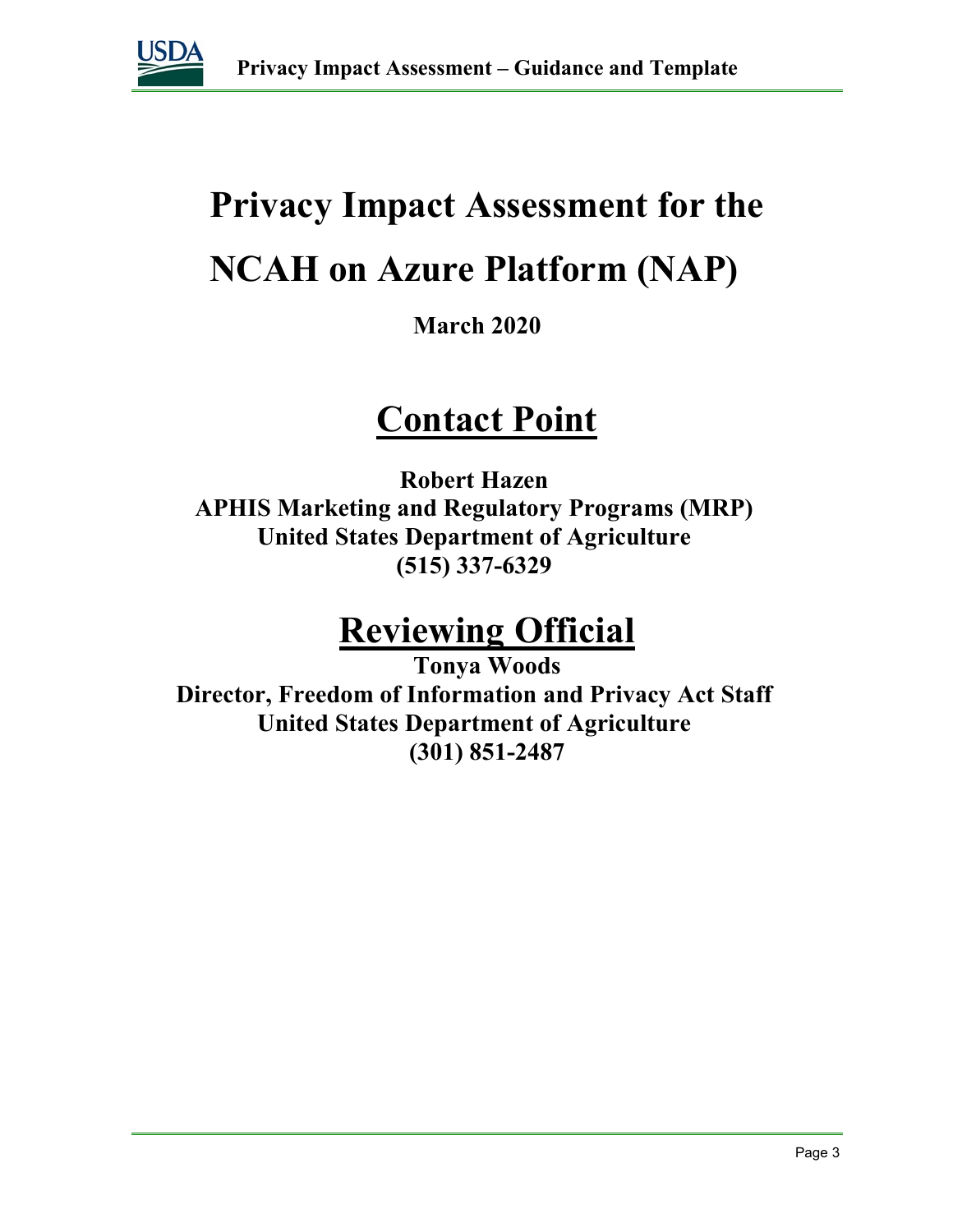

# Abstract

The purpose of the NCAH on APHIS Platform (NAP) system security plan is to assess and authorize all of the National Centers for Animal Health (NCAH) mission capabilities residing on the Animal and Plant Health Inspection Service (APHIS) Enterprise Infrastructure (AEI) general support system (GSS). The NCAH is located in Ames, IA and Plum Island, NY.

NAP supports the following mission capabilities:

The **NCAH Quality Management (NQM)** system is owned the by Animal and Plant Health Inspection Service (APHIS), Veterinary Service (VS), Science Technology and Analysis Services (STAS), National Veterinary Services Laboratories (NVSL). NQM is a quality management system (QMS) that provides a software suite of compliance focused tools that supports the NVSL requirement to maintain compliance to applicable regulations and standards. This Privacy Impact Assessment (PIA) is being conducted as part of maintenance, assessment, and authorization.

The **Warehouse, Inventory Management and Procurement System (WIMPS)** is an enterpriselevel electronic information management system managing two warehouses in Veterinary Services (VS). These warehouses store routine office supplies and consumables used by investigative, scientific and support staff conducting research, investigative activities, animal disease and biologic testing. The users of this system rely heavily on having a quick response when disease outbreaks are observed. This information system allows VS to:

- Receive packages
- Report costs
- Maintain and rotate inventory

• Shipping supplies for diagnostic testing of animal disease, animal health emergencies and routine livestock surveillance.

• Ship veterinary supplies necessary for animal health to stakeholders inside and external to USDA

This privacy impact assessment is being conducted to assess the storage of PII for stakeholders external to the USDA who contribute to the nation-wide animal health programs.

# **Overview**

**NCAH Quality Management (NQM)** supports the regulatory compliance needs of the APHIS Veterinary Services (VS) Science Technology and Analysis Services (STAS), National Veterinary Services Laboratories (NVSL) and its scientific laboratory activities. NQM is an industry leading quality management system (QMS) that provides a software suite of compliance focused tools. As a web based (internal facing) and paperless system NQM supports the NVSL requirement to maintain compliance to applicable regulations and standards.

The NQM provides automated, streamlined management of:

- Product and compliance documents control Product customer complaints
	-

- 
- Process change control Process corrective and preventive action (CAPA)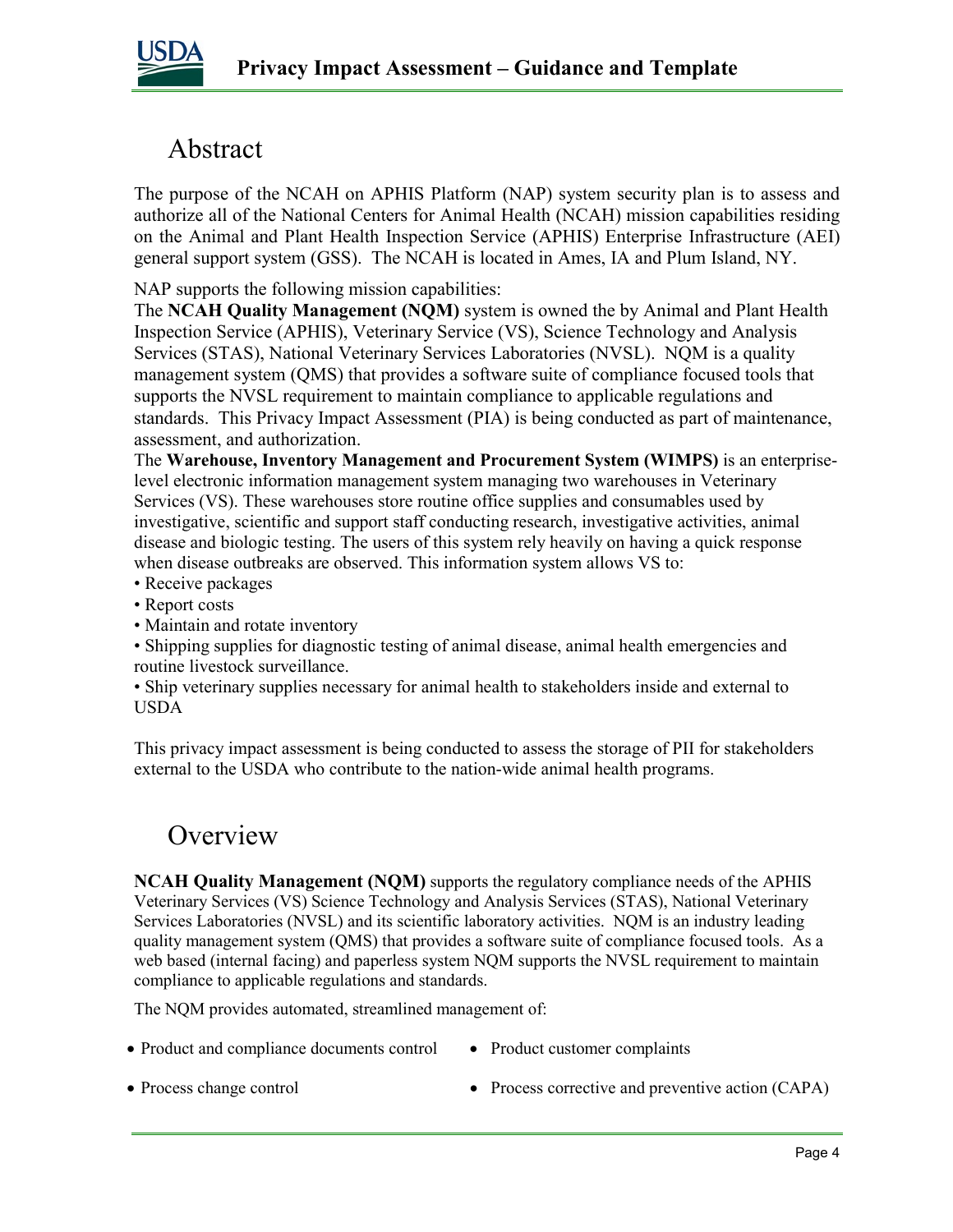

- 
- Training (non-AgLearn based) Other quality management business processes
- Audits

Information in the system includes procedures, standard operating procedures (SOPs), policies, work instructions (WI), references, manuals, and forms. NQM is used to ensure the most current version of a document is used for internal work processes, from scientific laboratory procedures to administrative procedures. Procedural training records, technical corrective actions, and auditing information will be stored in NQM. Additionally, the NQM is to ensure the compliant operation, maintenance, and repair of NVSL owned laboratory equipment with the purpose of maintaining the Laboratories' certificates. This includes tracking the training accomplishments of NVSL, which are needed to operate the NVSL owned laboratory equipment, laboratory processes and administrative processes.

Information is manually share from VS Laboratory Information Management System (VS LIMS) when a customer complaint potentially identifies a technical process in need of corrective or preventative action. The VS LIMS information will include PII on the animal owner or private citizen acting in a complimentary role to the owner.

Corrective and preventative action (CAPA) is the only portion of NQM that contains PII.

The NQM is a child of NCAH Azure Platform (NAP) and categorized as a "Moderate" system.

The **Warehouse, Inventory Management and Procurement System (WIMPS)** is an enterpriselevel electronic information management system managing two warehouses in Veterinary Services (VS). These warehouses store routine office supplies and consumables used by investigative, scientific and support staff conducting research, investigative activities, animal disease and biologic testing. The users of this system rely heavily on having a quick response when disease outbreaks are observed. Additionally, the facilities store routine office supplies and consumables.

The information system stores information necessary to identify items, identify the package recipient inside of USDA, and non-USDA employee ship-to information. Ship-to information is shared with UPS and FedEx to deliver vaccines and other animal health emergency supplies. During a typical transaction, office or laboratory supplies are order from the supplier and received at the warehouse to be transferred to the final recipient. The entire lifecycle is support to ensure the paper and printer ink are received by the office worker, and that gloves, solvents and pipettes are received by the laboratory worker. The second typical transaction is when USDA identifies and ships to suitable recipients supplies for diagnostic testing of animal disease, animal health emergencies, and routine livestock surveillance. Recipients are both USDA and external to USDA. Ship-to information is share with FedEx and UPS to successfully deliver the USDA supplies.

WIMPS is operated under the authority of Homeland Security Presidential Directive 9 and Animal Health Protection Act.

# Section 1.0 Characterization of the Information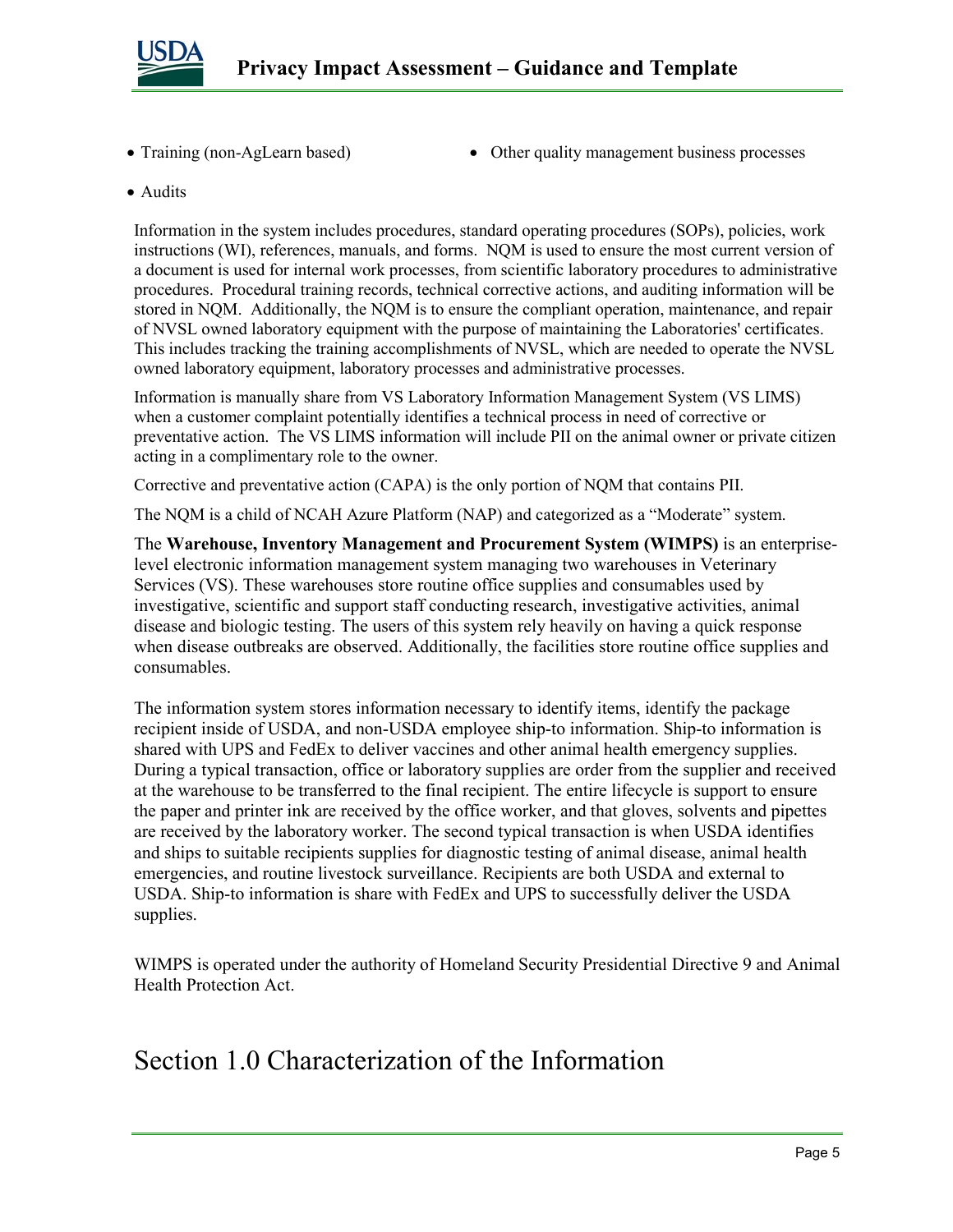

The following questions are intended to define the scope of the information requested and/or collected as well as reasons for its collection as part of the program, system, rule, or technology being developed.

# **1.1 What information is collected, used, disseminated, or maintained in the system?**

#### **NCAH Quality Management:**

Information maintained includes laboratory and administrative documents, procedures, policies, instructions, references, manuals, forms, audits, calibration results, and reports. Specific information about individuals may include: Diagnostic sample information

- Wildlife/ Zoo/ owner
- If owner then:
	- o Owner Name
	- o Owner City
	- o Owner State
	- o Owner Zip
	- o Owner Country
- Location of Animal
- Total Numbers of Animals
- Herd or Flock size
- Herd or Flock affected
- Herd or Flock Dead
- Date collected
- Collected by
- Authorized by
- Preservation

#### Slaughtering Establishment Information:

- Establishment ID
- Establishment Name
- Establishment Address
- Establishment City
- Establishment State
- Purpose
- Country origin
- Country destination
- 
- Referral Number
- National Poultry Improvement plan (Y/N)
- Specimen
- Species
- O-Group
- Serotype
- Culture Number
- Clinical Role
- Contract number
- Comments
- Establishment Zip
- Establishment Country
- Establishment email
- Establishment Fax
- Establishment Phone
- -
	- FAD Number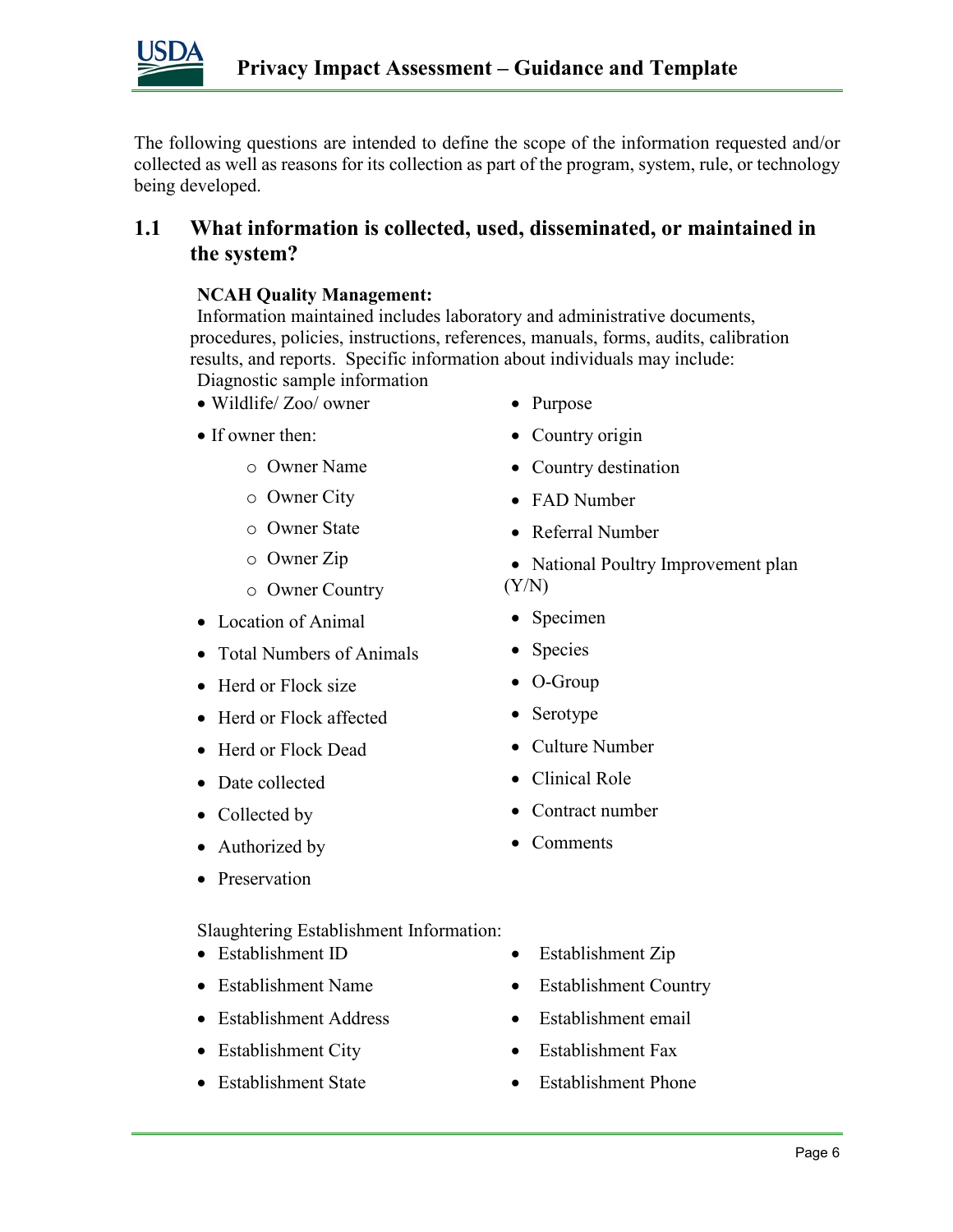Tuberculosis Sample Information:

- Food Inspector Name
- Veterinarian Name
- Market Buyer Name
- Market Buyer Address
- Market Buyer City
- Market Buyer State
- Market Buyer Zip
- Market Buyer Country
- Lot number

Diagnostic testing (animal) information

- Tests requested
- Disease
- Concentration
- Sex
- Sample ID

USDA Government Employee:

- Employee Name
- Employee Business E-mail
- Number in Lot
- Number with Lesions
- Slaughter Date
- Dressed Weight
- Live Weight
- Post Mortem Report
- Tissue
- Condition
- Animal ID
- Age
- Age Unit
- Age Classification
- Employee Organizational Group
- Employee's Supervisor

Employee information is maintained to determine current contact information as well as access requirements. A history of this information is maintained via the COTS Master Control audits. Employee information contained in the database is only jobrelated (e.g. name, position, job email).

#### **WIMPS:**

This information system maintains the following information:

- Shipping Address
- Contact Name
- Contact Phone Number
- Contact e-mail
- Order Information
- Premises Identification Number
- USDA Employee Name
- USDA Phone Number
- USDA e-mail
- USDA Component, Agency, & Office
- Ship-to-USDA Address
- USDA Employee Signature
- USDA Employee's Supervisor
- USDA Employee's Supervisor USDA e-mail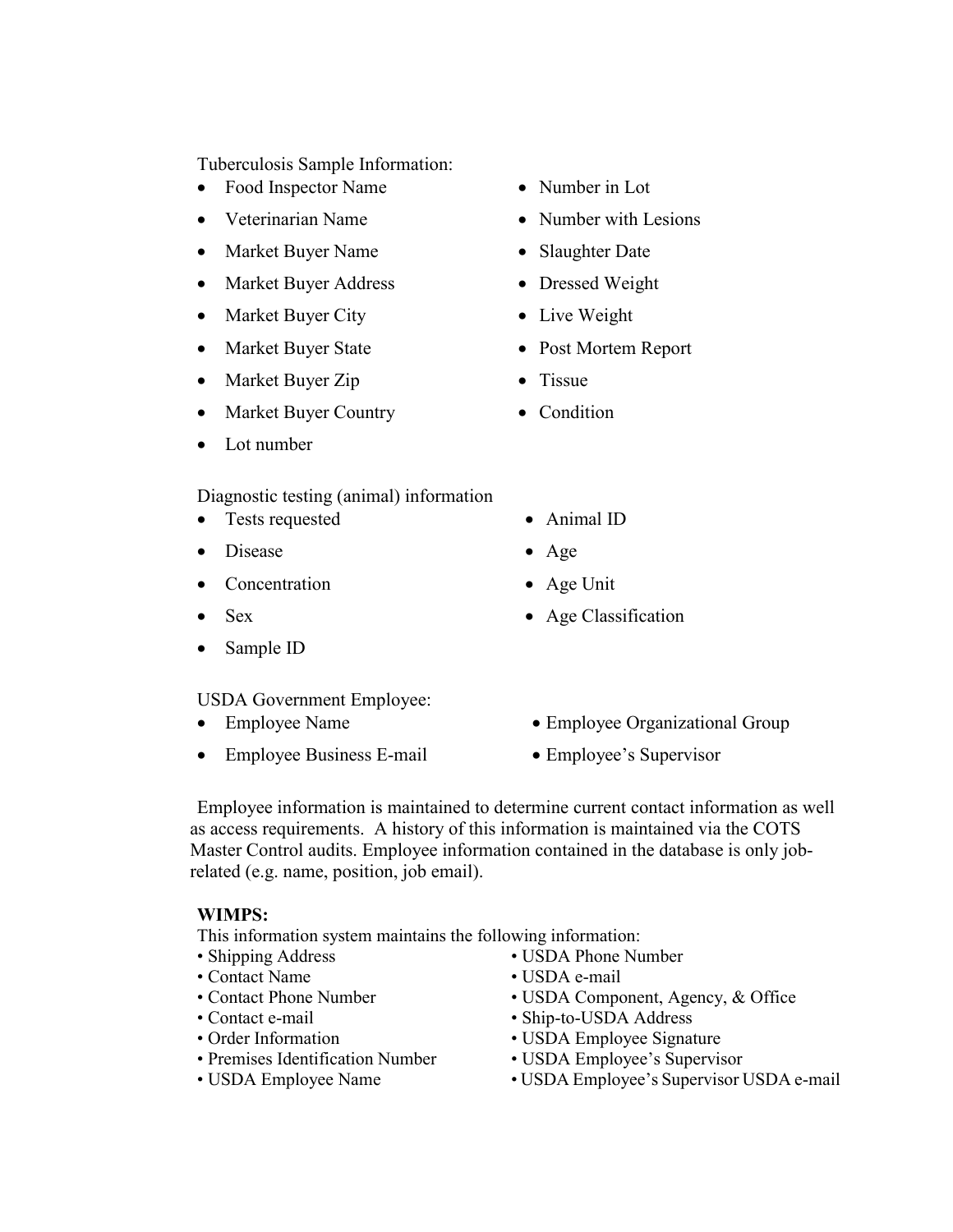# **1.2 What are the sources of the information in the system?**

#### NVSL sources of information in the NQM include:

Laboratory and administrative documents, standard operating procedures (SOPs), policies, work instructions (WI), references, manuals, forms, laboratory audits (internal audits of laboratory activities, administrative procedures, calibration), and corrective action & preventive action (CAPA) reports.

NVSL Employee information is provided by the individual's supervisor, APHIS 513 form, internal APHIS organizational charts, and LDAP account creation documentation.

PII collected in VS LIMS can be moved to NQM when a complaint is submitted and follows the CAPA process. NVSL employees manually upload or manually enter information from VS LIMS to NQM may include information from State and private veterinary diagnostic laboratories, private veterinary practitioners, Federal meat inspectors, Federal field veterinarians, and others. In addition, VS LIMS information includes laboratory samples from other countries for import cases and for cases where diagnostic assistance is requested.

The sources of information in the WIMPS include:

- USDA employee
- USDA supervisor
- USDA active directory
- USDA/APHIS District office directors

# **1.3 Why is the information being collected, used, disseminated, or maintained?**

#### **NCAH Quality Management:**

The information is maintained in NQM to maintain compliance with the Laboratories' accreditation. Collecting the information listed in Sections 1.1 and 1.2 of this document helps automate, streamline, and manage the following under a single web based platform:

- document control
- document change control
- training control (non-Aglearn related training certificates)
- audits (internal audits of laboratory activities, administrative procedures, calibration, management systems compliance)
- CAPA (Corrective Action & Preventive Action)
- other quality management business processes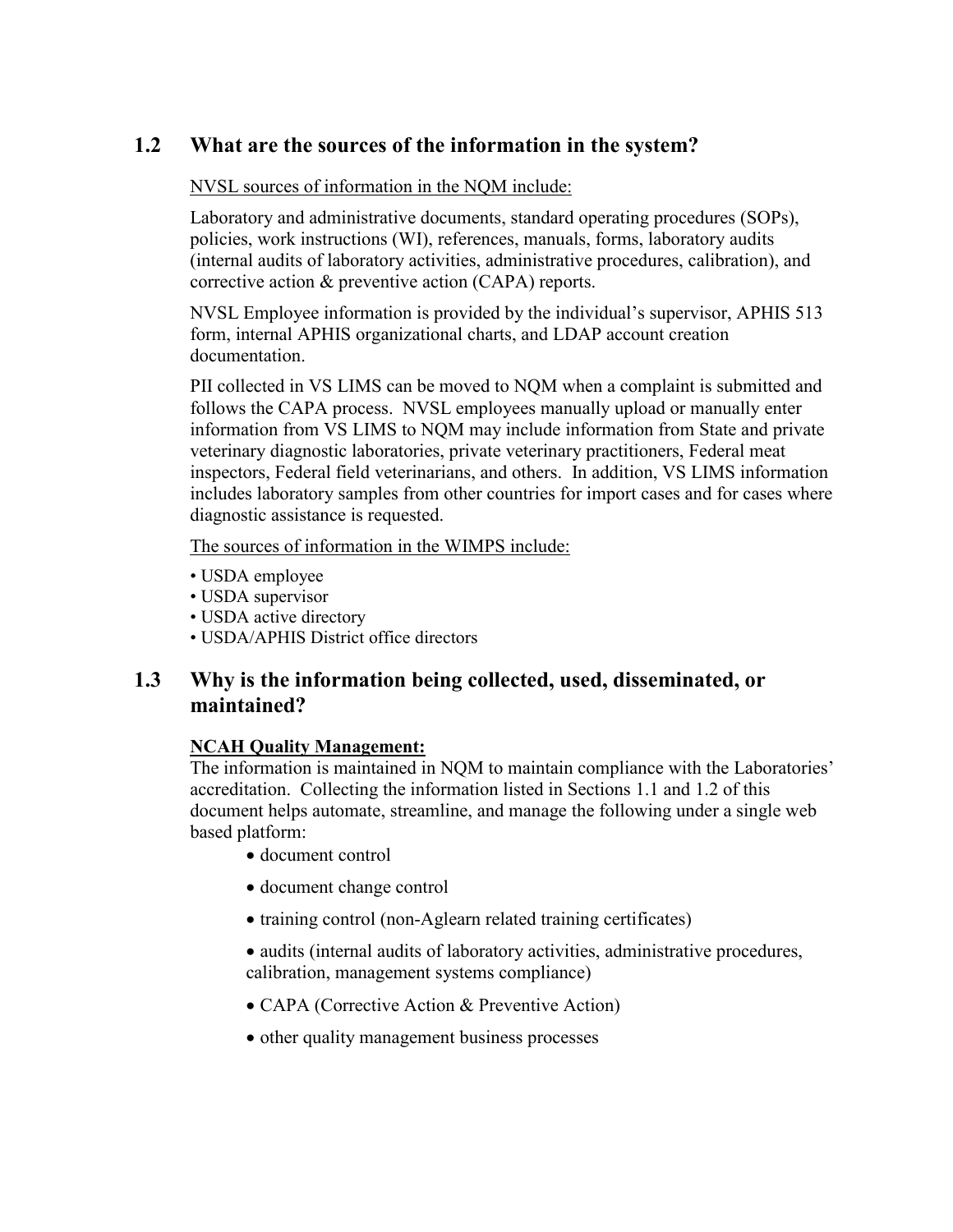

Laboratory and administrative documents, SOP, policies, WI, references, manuals, forms, laboratory audits, and CAPA are maintained through subsequent revisions for the benefit of document owners and knowledge retention.

Non-PII animal or sample information is disseminated to DHS, DHS contractors, State, university, international, or other collaborating laboratories consistent with the support of safeguarding animal health.

Any information, to include PII, may be included in the artifacts submitted to the accreditation bodies in order to continue the government's accreditation of NVSL.

Information may also be disseminated in response to a Freedom of Information Act (FOIA) request.

#### **WIMPS:**

The information is being maintained in WIMPS to ensure the successfully receipt and delivery of packages, and to track the funding for those packages.

# **1.4 How is the information collected?**

#### **NQM:**

Employee information is provided by the individual's supervisor, APHIS 513 form, internal APHIS organizational charts, and LDAP account creation documentation. Information as described in Sections 1.1 and 1.2 is APHIS employee generated/created within the NQM application. The *Sample, Establishment,* and *Testing* information listed in Section 1.1 is collected from VS LIMS when a customer submits a complaint to the NVSL.

#### **WIMPS:**

USDA employee information is collected from the supervisor, USDA active directory. Non-USDA ship-to information is collected from the APHIS District offices.

# **1.5 How will the information be checked for accuracy?**

#### **NQM:**

Employee information is validated by the individual's supervisor through the use of an APHIS 513 form, digitized in the User Management System (UMS).

Information as described in Sections 1.1 and 1.2 is checked for accuracy via peer review (subject matter experts), quality and document managers, and the employee's supervisor. After the employee's supervisor approves the document, the document is then sent to the appropriate Program quality manager for final review/authorization.

### **WIMPS:**

USDA information is validated by the supervisor and through periodic review of the USDA active directory. Non-USDA ship-to information is validated by the APHIS District offices.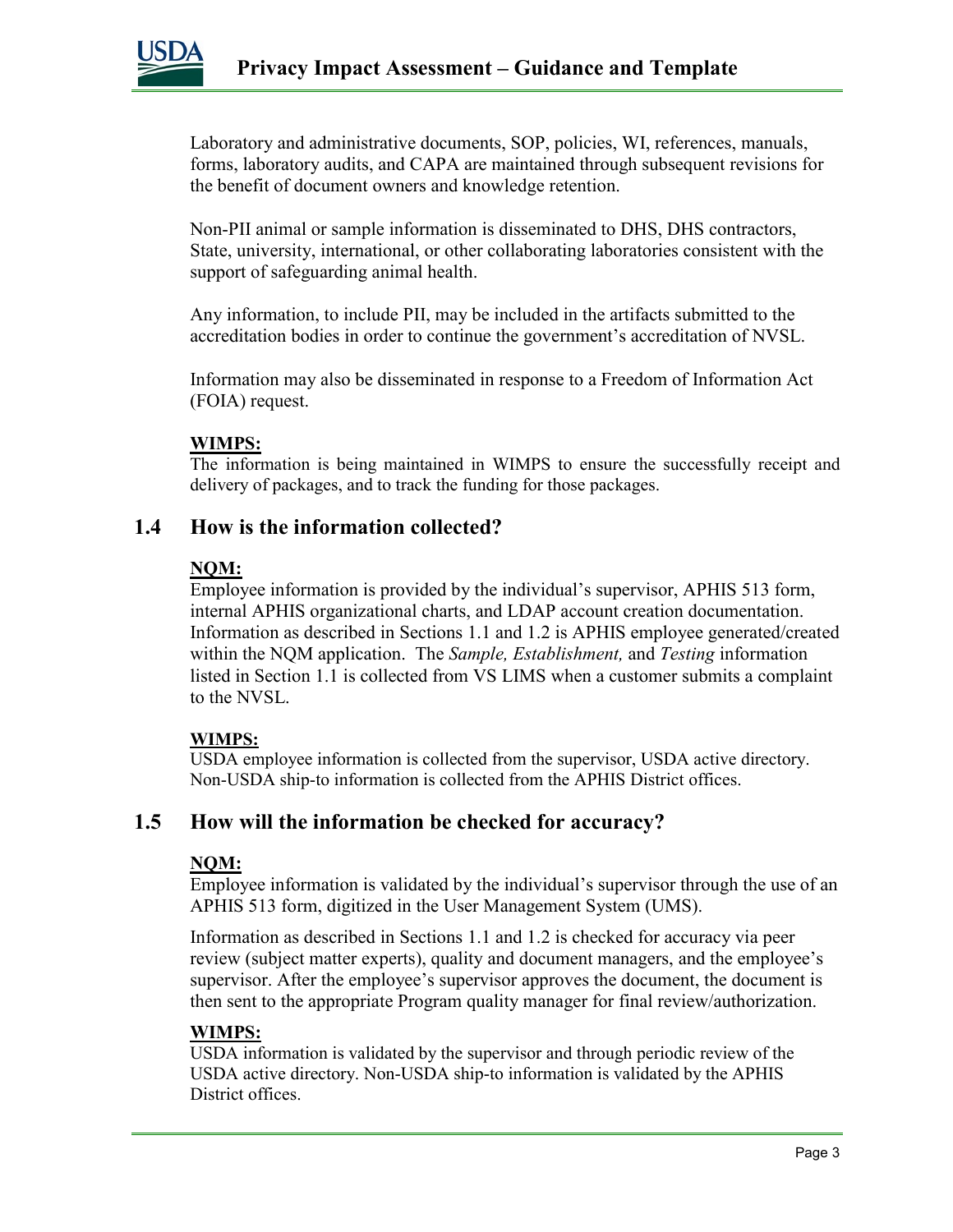

# **1.6 What specific legal authorities, arrangements, and/or agreements defined the collection of information?**

Specific legal authorities for both NQM and WIMPS include:

NVS was established under the authority of the Homeland Security Presidential Directive 9 (HSPD-9) which established the NVS in 2004.

CVB enforces the Virus-Serum –Toxin Act (21 USC §151-159 et.seq.) NVSL provides testing under: 9 CFR 53 (Foot-And-Mouth Disease, Pleuropneumonia, Rinderpest, and Certain other communicable Diseases of Livestock or Poultry); 9 CFR 56 (Control of H5/H7 Low Pathogenic Avian Influenza); 9 CFR 82 (Exotic Newcastle Diseases and Chlamydiosis) and 9 CFR 94 (Rinderpest, Foot-and-Mouth Disease, Exotic Newcastle Disease, African Swine Fever, Classical Swine Fever, Swine Vesicular Disease, and Bovine Spongiform Encephalopathy: prohibited and restricted importations)

Under the authority of the Animal Health Protection Act (7 USC Chapter 109), Animal Welfare Act (7 USC 54), Homeland Security Presidential Directives (HSPD) 5 (Management of Domestic Incidents); HSPD 7 (Critical Infrastructure Identification, Prioritization, and Protection); HSPD 8 (National Preparedness); HSPD 9 (Defense of United States Agriculture and Food) & HSPD 12 (Policies for a common Identification Standard for Federal Employees and Contractors)

NADC (ARS) as authority under:

The Organic Act of 1862 (7 U.S.C. 2201 note), Agricultural Research Act of 1935 (7 U.S.C. 427), Research and Marketing Act of 1946 (Pub. L. 79-733), as amended (7 U.S.C. 427, 1621 note), Food and Agriculture Act of 1977 (Pub. L. 95- 113), as amended (7 U.S.C. 1281 note), Food Security Act of 1985 (Pub. L. 99-198) (7 U.S.C. 3101 note), Food, Agriculture, Conservation, and Trade Act of 1990 (Pub. L. 101-624) (7 U.S.C. 1421 note), Federal Agriculture Improvement and Reform Act of 1996 (Pub. L. 104-127), Agricultural Research, Extension, and Education Reform Act of 1998 (Pub. L. 105-185), and Farm Security and Rural Investment Act of 2002 (Pub.L. 107-171).

# **1.7 Privacy Impact Analysis: Given the amount and type of data collected, discuss the privacy risks identified and how they were mitigated.**

Unauthorized access to this data is the privacy risk. This is mitigated by using capabilities common to USDA and the commercial products used. This includes:

- System access control by USDA domain credentials
- User based role access
- Separation of duties
- Limiting web access
- Audit logging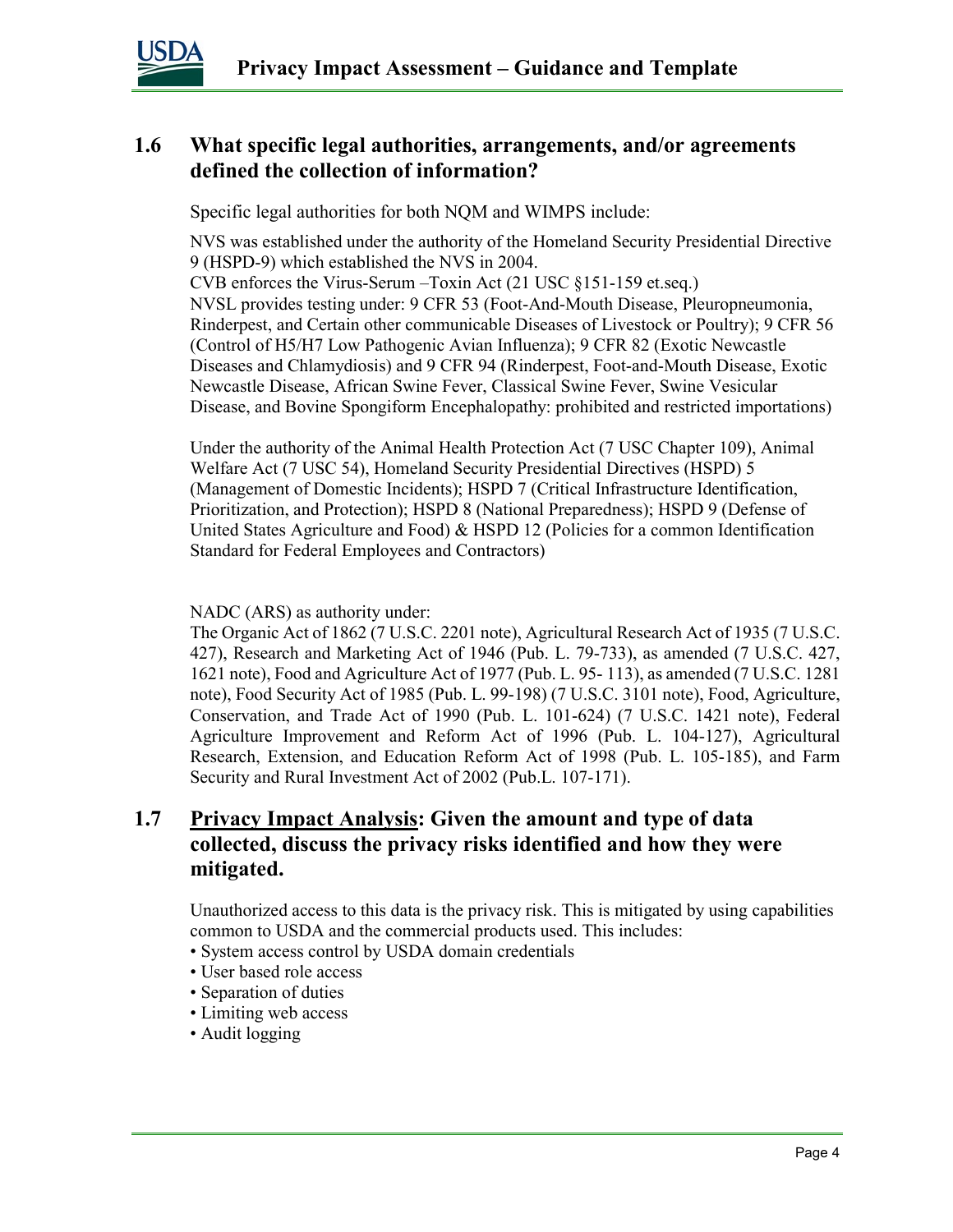

Improper disclosure of privacy data is mitigated through approved system access that is limited to NVSL Quality Assurance employees. User access is requested, reviewed, and documented on APHIS form 513. User access is recertified annually. Access is limited to USDA employees, and contractor access is not provided.

# Section 2.0 Uses of the Information

The following questions are intended to delineate clearly the use of information and the accuracy of the data being used.

## **2.1 Describe all the uses of information.**

National Centers for Animal Health (NCAH) on Azure Platform (NAP) is a moderate system and contains NQM and WIMPS.

#### **NQM:**

information is used to maintain compliance with ISO accreditation. Additionally, the information is used to help automate, streamline and manage the following under a single web based platform:

- document control, change control
- training control (non-Aglearn related training certificates)
- audits (internal audits of laboratory activities, administrative procedures, calibration, management systems compliance)
- CAPA (Corrective Action & Preventive Action)
- customer complaints
- other quality management business processes

The PII maintained in the system is used to correct processes and prevent future actions that may be the root cause of future complaints.

#### **WIMPS:**

Information is used by APHIS VS to order, track, ship, and manage warehouse inventory distribution to both USDA and non-USDA customers.

# **2.2 What types of tools are used to analyze data and what type of data may be produced?**

#### **NQM:**

NQM commercial off the shelf (COTS) software Master Control contains pre-defined and customized reports. The data contained in the reports is used to automate and streamline document and change control. This includes (but is not limited to):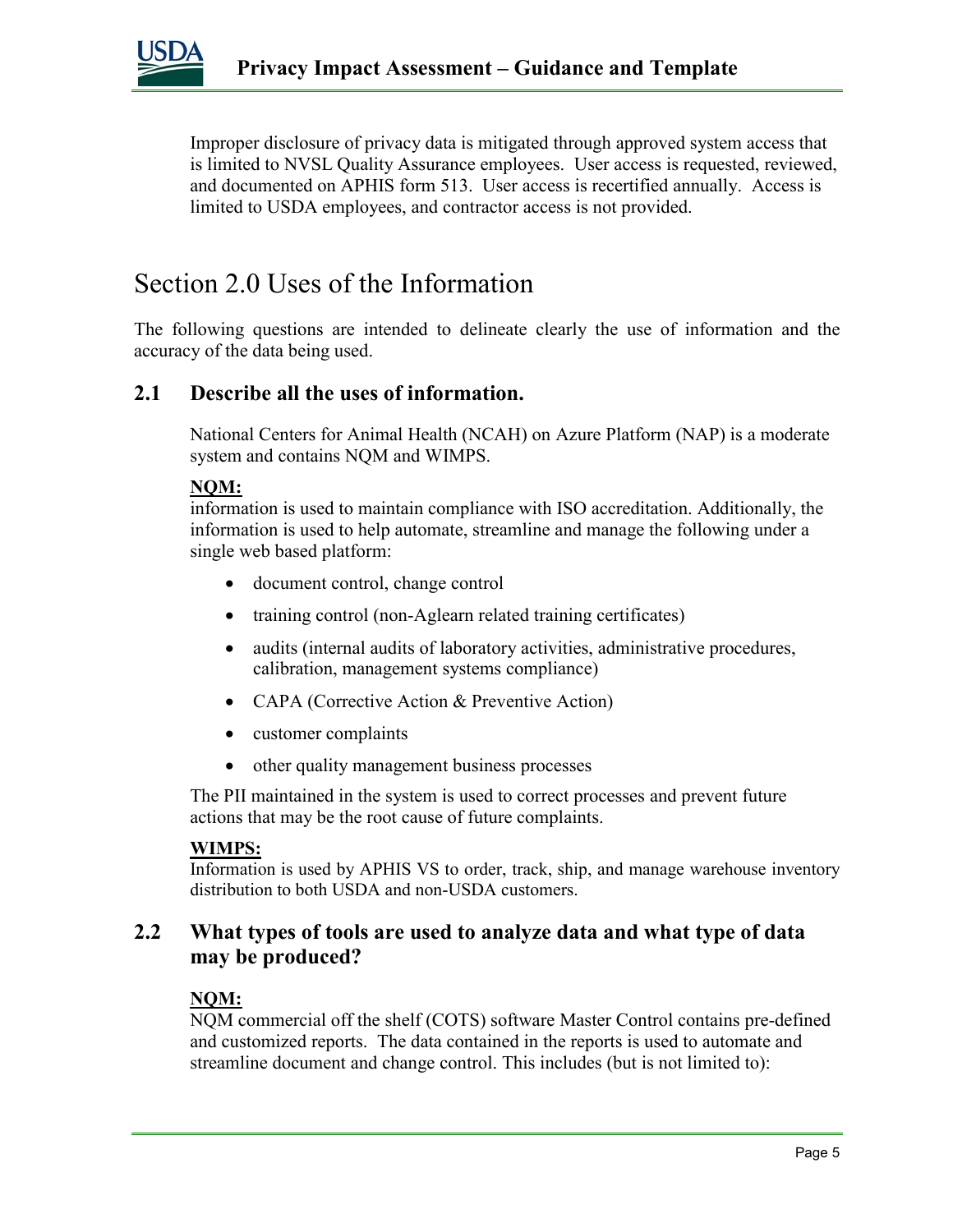

outstanding training, ownership of documents, documents assigned to individuals/groups, pending CAPA reports/review, etc.

#### **WIMPS:**

Contained within the WIMPS, the Integrated Sales Analysis Tool (Business Intelligence module) integrates IBM Cognos to generate reports from the data contained in the system. Reporting consists of cost and logistical data for supplies of high volume biologic testing. Other reports can be created to determine usage metrics for users, storage information, processing, historical order information, and inventory preparation based on previous needs.

# **2.3 If the system uses commercial or publicly available data please explain why and how it is used.**

#### **NQM**:

The system uses publicly available ISO accreditation requirements (to maintain ISO accreditation), A2LA (an accrediting body with additional requirements that is used for clarification/guidance of ISO requirements), equipment manuals and vendor websites (for instrumentation), and also scientific journal articles for scientific test validation.

#### **WIMPS:**

The WIMPS does not use commercial or publicly available data.

# **2.4 Privacy Impact Analysis: Describe any types of controls that may be in place to ensure that information is handled in accordance with the above described uses.**

Privacy rights of the customer and employees will be protected by USDA APHIS VS STAS NVSL management. NQM COTS Master Control also has security controls to address access to and security of information.

- Access to the data in the system is controlled and documented by formal authorization
- All access to the system is limited by account identification and password
- Users have formal training in how to use the system
- Users have formal training on how to properly manage PII
- A warning banner must be acknowledged at login

# Section 3.0 Retention

The following questions are intended to outline how long information will be retained after the initial collection.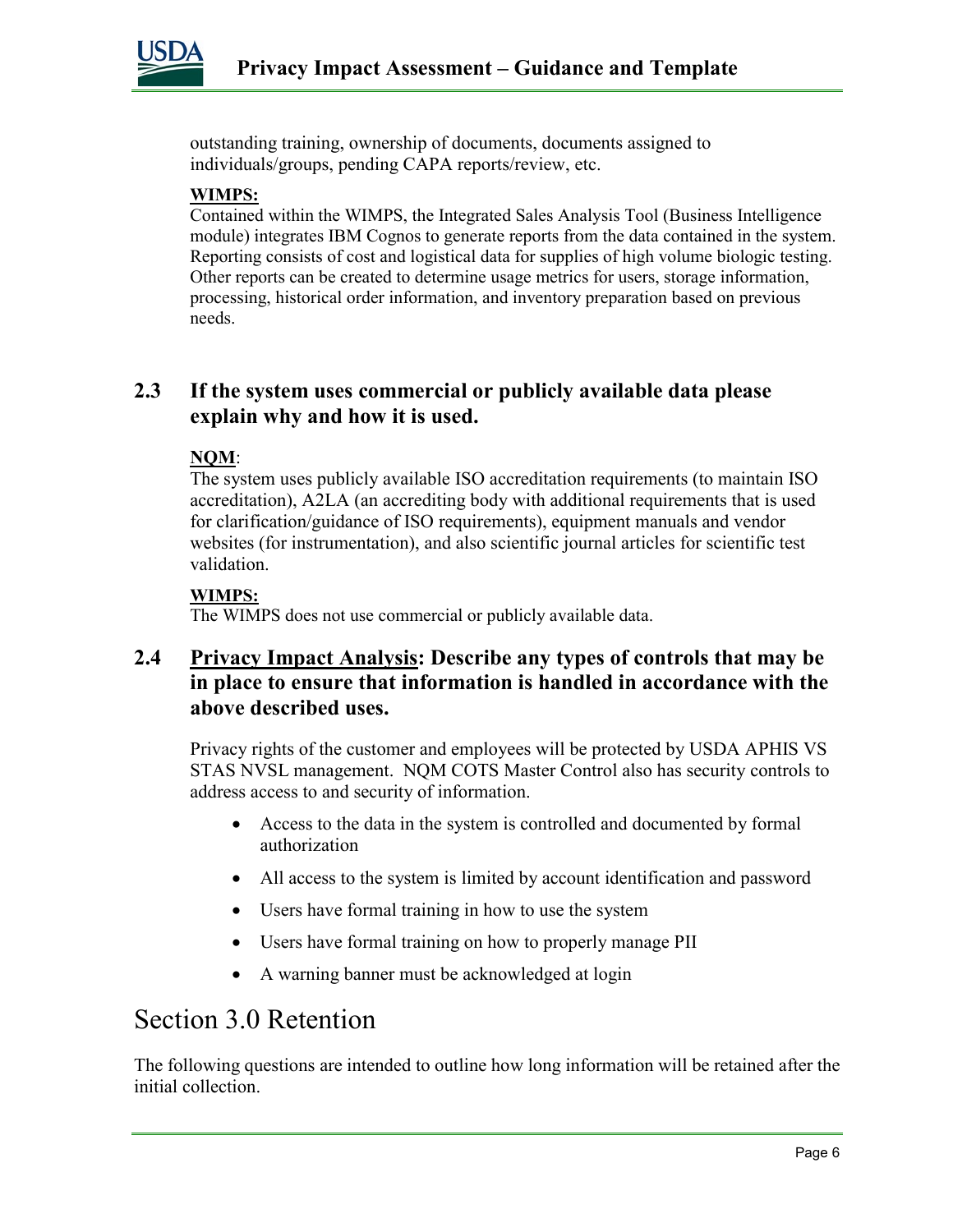

# **3.1 How long is information retained?**

#### **NQM:**

Paper records are retained indefinitely for COOP purposes. Electronic data is maintained varies based on the information source and guiding directive (ISO, Federal, USDA Policy, etc).

#### **WIMPS:**

Electronic information is maintained for 25 years. The data is archived at 5 years intervals.

# **3.2 Has the retention period been approved by the component records officer and the National Archives and Records Administration (NARA)?**

No. Data retention periods have been submitted and aware awaiting final approval by NARA. NQM and WIMPS have separate scheduled submitted.

# **3.3 Privacy Impact Analysis: Please discuss the risks associated with the length of time data is retained and how those risks are mitigated.**

Risks associated with data retention are minimal and include the possibility of the data being accessed by unauthorized personnel. NQM uses role based access to mitigate this risk. The Login interface reminds users of their responsibility every time they log in. In addition, given the length of time data is retained in the information system (WIMPS specifically), unauthorized access to this data is the privacy risk. This is mitigated by using capabilities common to USDA and the commercial products used. This includes:

- System access control by USDA domain credentials
- User based role access
- Separation of duties
- Limiting web access
- Audit logging

# Section 4.0 Internal Sharing and Disclosure

The following questions are intended to define the scope of sharing within the United States Department of Agriculture.

# **4.1 With which internal organization(s) is the information shared, what information is shared and for what purpose?**

### **NQM:**

Information is shared with USDA ARS employees. Agricultural Research Service (ARS) employees can login to NQM but cannot access PII. PII data extractions are not shared with ARS employees.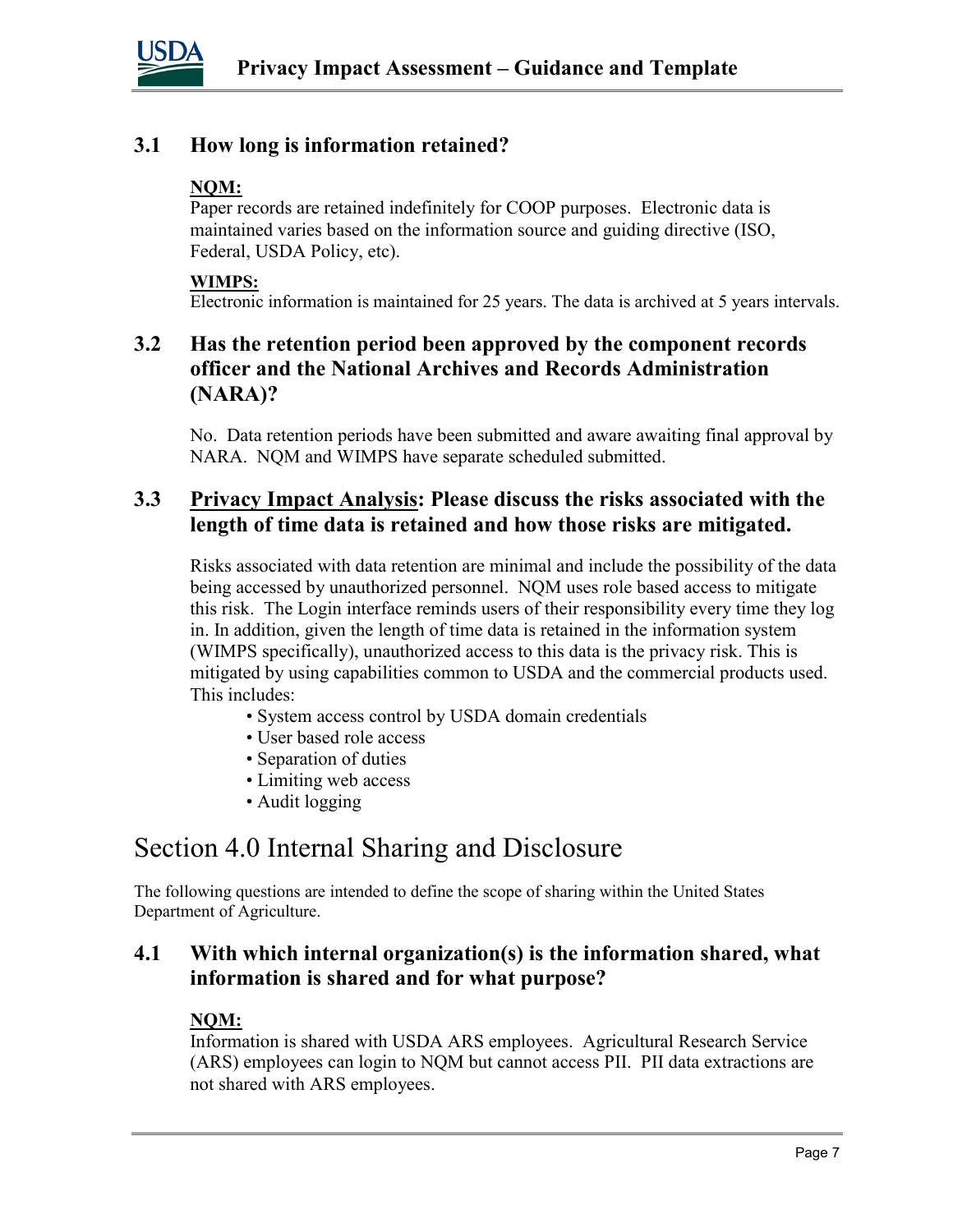

Animal procedures, work instructions, and forms are shared with USDA ARS employees located at the USDA NCAH in Ames, IA. Information is also shared with USDA ARS employees co-located with NVSL at the Foreign Animal Disease Diagnostic Laboratory (FADDL) in Plum Island, NY. PII contained within NQM is not accessible by USDA ARS employees and this is enforced by their user role.

#### **WIMPS:**

No information is shared internally. The system is used by APHIS and ARS to conduct business. ARS and APHIS employees have access and access controls are in place.

# **4.2 How is the information transmitted or disclosed?**

#### **NQM:**

Requested information or forms are sent in hard-copy or digital format via e-mail. ARS employees can alternatively login to NQM based on their need but cannot access PII.

#### **WIMPS:**

No data is transmitted or disclosed.

# **4.3 Privacy Impact Analysis: Considering the extent of internal information sharing, discuss the privacy risks associated with the sharing and how they were mitigated.**

Privacy rights of the NQM customer and employees will be protected by USDA APHIS VS STAS NVSL management. Target systems also have security controls to address access to and security of information.

- All information sharing with internal systems is done manually over the internal APHIS network. (VS LIMS data is manually added to NQM.)
- Access to the data in the systems (NQM and USDA email) is controlled and documented by formal authorization
- All access to the system is limited by account identification and eAuthentication. The eAuthentication makes uses of Personal Identification Verification (PIV) cards using associated certificates.
- Users have formal training in how to use the system
- A warning banner must be acknowledged at login

# Section 5.0 External Sharing and Disclosure

The following questions are intended to define the content, scope, and authority for information sharing external to USDA which includes Federal, state and local government, and the private sector.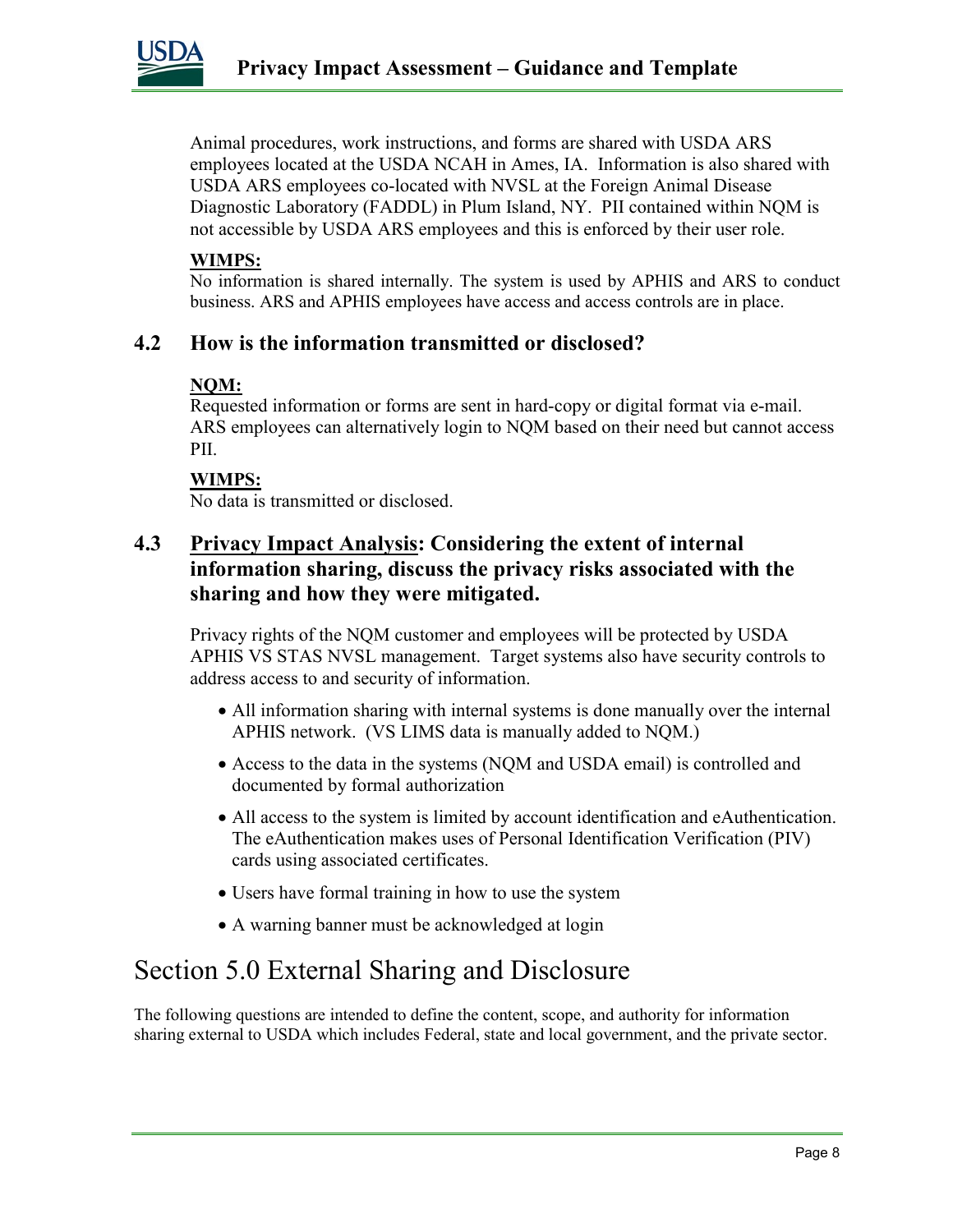

# **5.1 With which external organization(s) is the information shared, what information is shared, and for what purpose?**

#### **NQM:**

Information is shared with the following external entities. When information is shared that contains PII, the PII shared is listed in Section 1.1:

- Contractor or DHS employees located at PIADC (Plum Island Animal Disease Center) in Plum Island, NY. This group does not have access to QM and does not receive PII data extractions.
- Contracted vendors for ISO accreditation and registration. Information shared includes SOPs, work instructions, CAPAs, etc. for the purpose of ISO accreditation. This group does not have access to NQM. Artifacts used to document accreditation related to customer complaints may contain PII data extractions.
- State and international laboratories, universities, and other entities for collaborative purposes and cooperative agreements. This group does not have access to NQM and does not receive PII data extractions.
- International entities to establish testing capacity in other countries. This enables consistent processes/procedures to support the mission of safeguarding animal health. This group does not have access to NQM and does not receive PII data extractions.

#### **WIMPS:**

Information is shared with FedEx and UPS. Name, address, and phone number is shared. This information is shared for package delivery to the ship-to address.

**5.2 Is the sharing of personally identifiable information outside the Department compatible with the original collection? If so, is it covered by an appropriate routine use in a SORN? If so, please describe. If not, please describe under what legal mechanism the program or system is allowed to share the personally identifiable information outside of USDA.** 

### **NQM:**

The PII information shared outside of the Department is compatible with the original collection. The PII accompanies the customer's complaint with the intent of resolving the issue and avoid reoccurring issues for the customer. The NVSL quality manager's validate this outcome; the ISO accreditation organization ensures NCAH are following the procedures we have set forth to maintain accreditation. This organization is named contracted activity cleared for access to USDA data and are bound by a confidentiality agreement.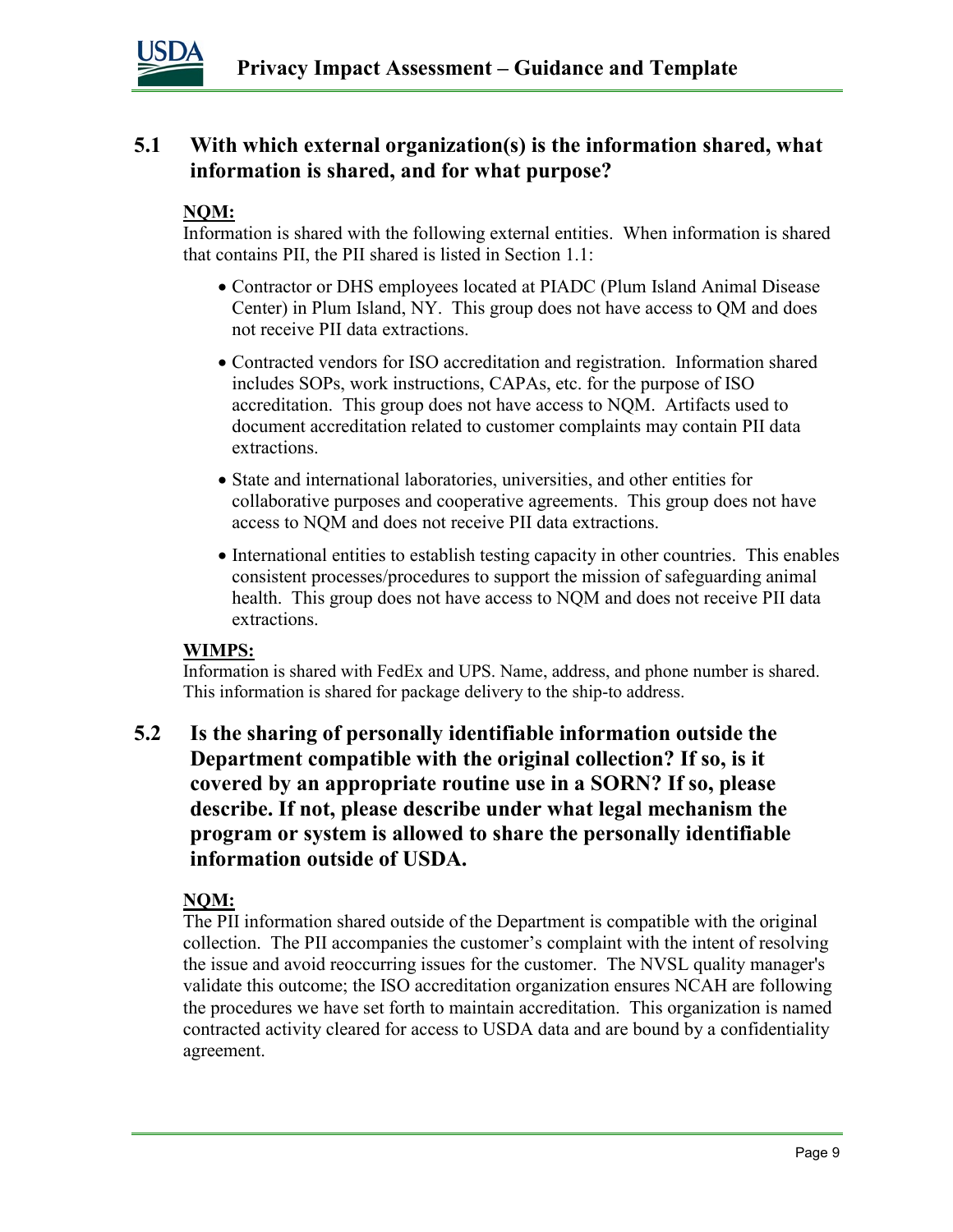

Department contractors who are vendor employees can be provided access to NQM for troubleshooting purposes and maintenance. This vendor is named contracted activity cleared for access to USDA data and are bound by a confidentiality agreement.

APHIS SORN 19 is being updated to clearly make notification of the movement of PII from VS LIMS to NQM as described in this assessment.

#### **WIMPS:**

The sharing of information is compatible with the reason it was collected. Animal owners and others share this information in order to receive no-cost animal disease and biologic testing material. These animal owners and others rely heavily on having a quick response when disease outbreaks are observed.

## **5.3 How is the information shared outside the Department and what security measures safeguard its transmission?**

#### **NQM:**

The contracted vendors for ISO accreditation and registration described in Section 5.1 must pass through NCAH campus' physical security, are covered by a non-disclosure agreement, and are only provided escorted access to view records potentially containing PII. Vendor specific technical support may potentially view records containing PII during the investigation of a technical incident or software defect. Vendor technical support is covered by a non-disclosure agreement and secure email is used to transmit information and communicate back and forth in order to resolve the technical issue.

### **WIMPS:**

The information is printed on the outside of each box. The information is transmitted to FedEx or UPS when the package pick-up is requested.

# **5.4 Privacy Impact Analysis: Given the external sharing, explain the privacy risks identified and describe how they were mitigated.**

#### **NQM:**

Uses of information are in accordance with the stated purpose and use of the original collection of a customer complaint by VS LIMS. The privacy risks are limited to the minority of customer complaints that originate from an incident in VS LIMS and also contain PII. The other uses of information listed in Section 1.3 do not contain PII. The privacy risk is the mishandling of PII in customer complaints. To mitigate this access to NQM must be explicitly authorized and the application is protected by the following measures:

- All access to the system is limited by username and password.
- Application limits access to relevant information by assigned application functions to roles. Additionally, NQM has areas within the application (called "vaults") where specific documents, information, and processes can be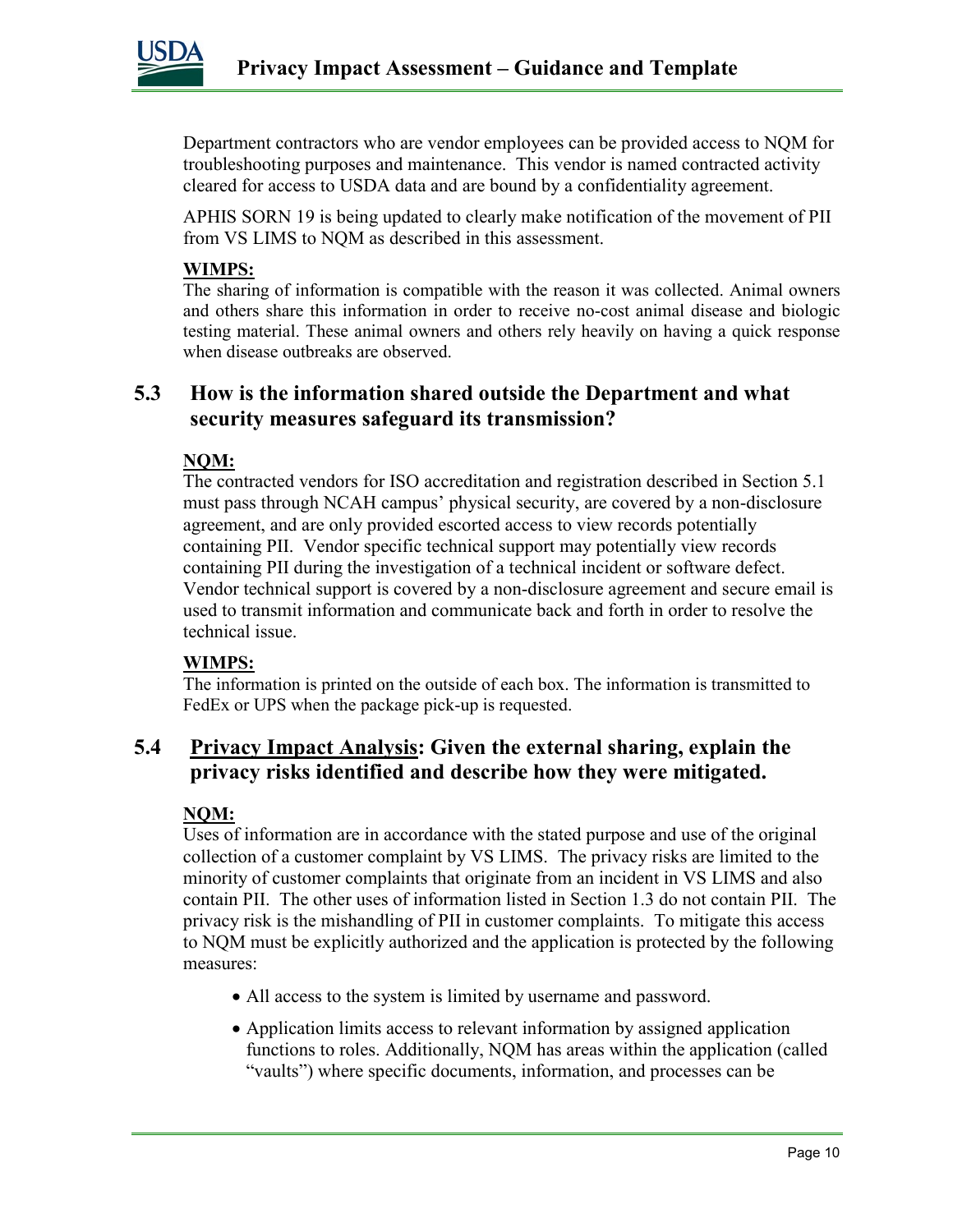

controlled at a user-specific level. This prevents access to unauthorized information.

- Access to NQM is internal to USDA APHIS staff.
- The USDA warning banner must be acknowledged at application login.

#### **WIMPS:**

The information is printed on the outside of each box. The information is transmitted to FedEx or UPS when the package pick-up is requested. This shared information must be provided to successfully deliver the animal disease and biologic testing material. This cannot be mitigated.

# Section 6.0 Notice

The following questions are directed at notice to the individual of the scope of information collected, the right to consent to uses of said information, and the right to decline to provide information.

# **6.1 Does this system require a SORN and if so, please provide SORN name and URL.**

#### **NQM:**

Yes. APHIS SORN-19. [https://www.ocio.usda.gov/sites/default/files/APHIS-19.txt.](https://www.ocio.usda.gov/sites/default/files/APHIS-19.txt) Updates to the SORN are being processed, found under POAM 30015, under CSAM ID 2464 (VS LIMS).

#### **WIMPS:**

Yes, NAP POA&M 29876 has been created to document this deficiency.

# **6.2 Was notice provided to the individual prior to collection of information?**

#### **NQM:**

Yes. The information shared from VS LIMS was included in SORN APHIS-19 Laboratory Information Management System,

*[https://www.federalregister.gov/articles/2013/10/01/2013-23868/privacy-act-systems](https://www.federalregister.gov/articles/2013/10/01/2013-23868/privacy-act-systems-of-records-labware-laboratory-information-management-system)[of-records-labware-laboratory-information-management-system](https://www.federalregister.gov/articles/2013/10/01/2013-23868/privacy-act-systems-of-records-labware-laboratory-information-management-system)*

#### **WIMPS:**

A SORN will be developed and published and a Privacy Notice will be created.

# **6.3 Do individuals have the opportunity and/or right to decline to provide information?**

### **NQM:**

No, individuals external to NVSL that submit samples to be tested at the laboratory must submit all data required by VS LIMS to assign appropriate test and report results. Individuals are not compelled to submit samples to the laboratory, however if an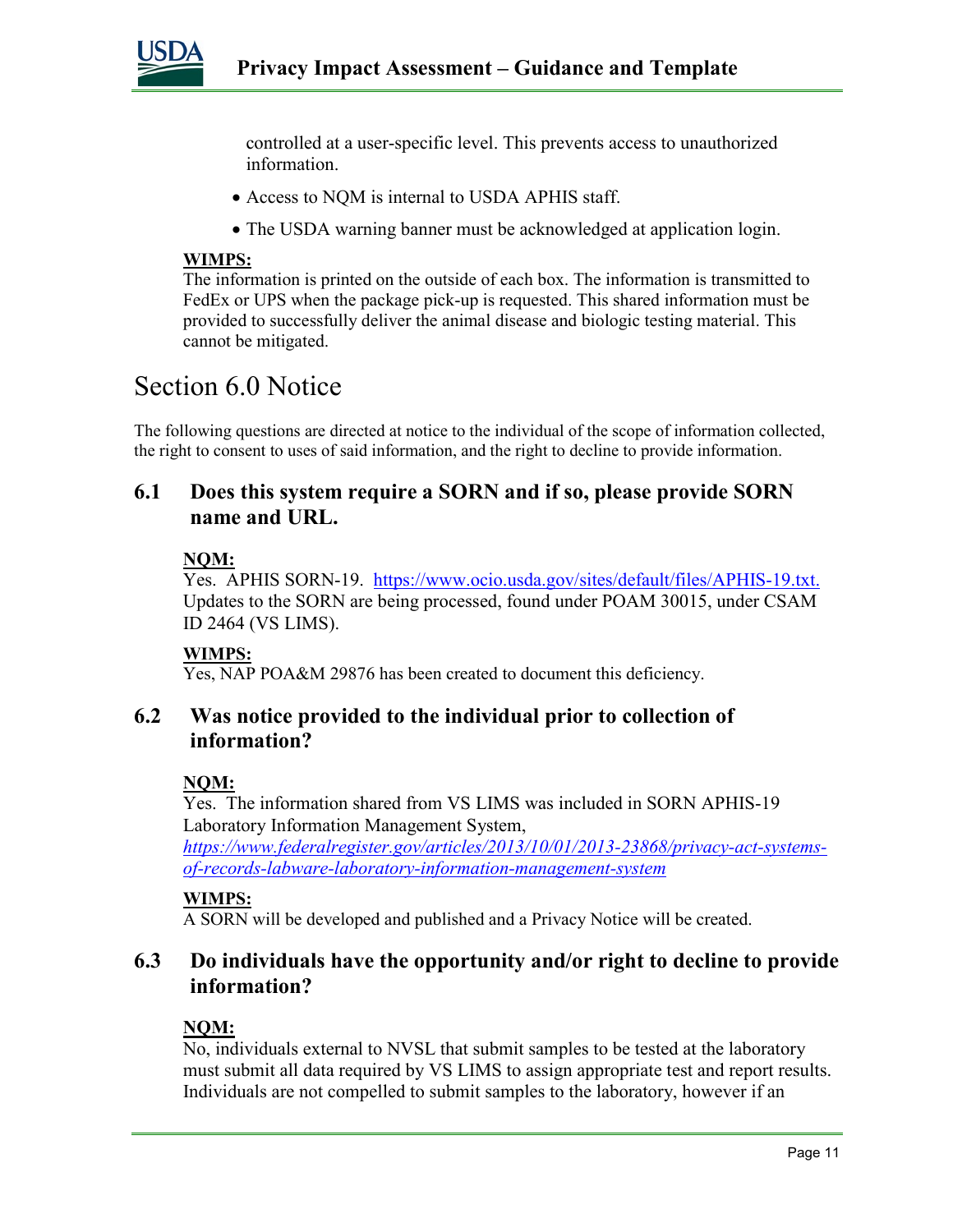

individual does choose to submit samples, required information to include personal information must be included. Individuals do not have the opportunity to decline to have their information shared outside of VS LIMS should their submitted information be moved to a complaint in NQM.

#### **WIMPS:**

No. If individuals do not provide the information then they will not receive the supplies requested.

# **6.4 Do individuals have the right to consent to particular uses of the information? If so, how does the individual exercise the right?**

#### **NQM:**

No, the NQM submitters' data are treated uniformly. Only information that is cleared through the Freedom of Information Act is available for use.

#### **WIMPS:**

No. The information is used for only one purpose within the WIMPS

# **6.5 Privacy Impact Analysis: Describe how notice is provided to individuals, and how the risks associated with individuals being unaware of the collection are mitigated.**

### **NQM:**

Information is not collected with NQM. Data are collected using VS LIMS with the individual's knowledge, and data are voluntarily submitted to the laboratory along with test samples.

#### **WIMPS:**

At this time a SORN is pending for the WIMPS. Once the SORN is published a Privacy Notice will be created.

# Section 7.0 Access, Redress and Correction

The following questions are directed at an individual's ability to ensure the accuracy of the information collected about them.

# **7.1 What are the procedures that allow individuals to gain access to their information?**

Any individual may obtain information from a record in the system that pertains to him or her. All inquiries should be addressed in **one** of the following manners:

### **VIA MAIL:**

Animal and Plant Health Inspection Service

Director, Freedom of Information and Privacy Act Staff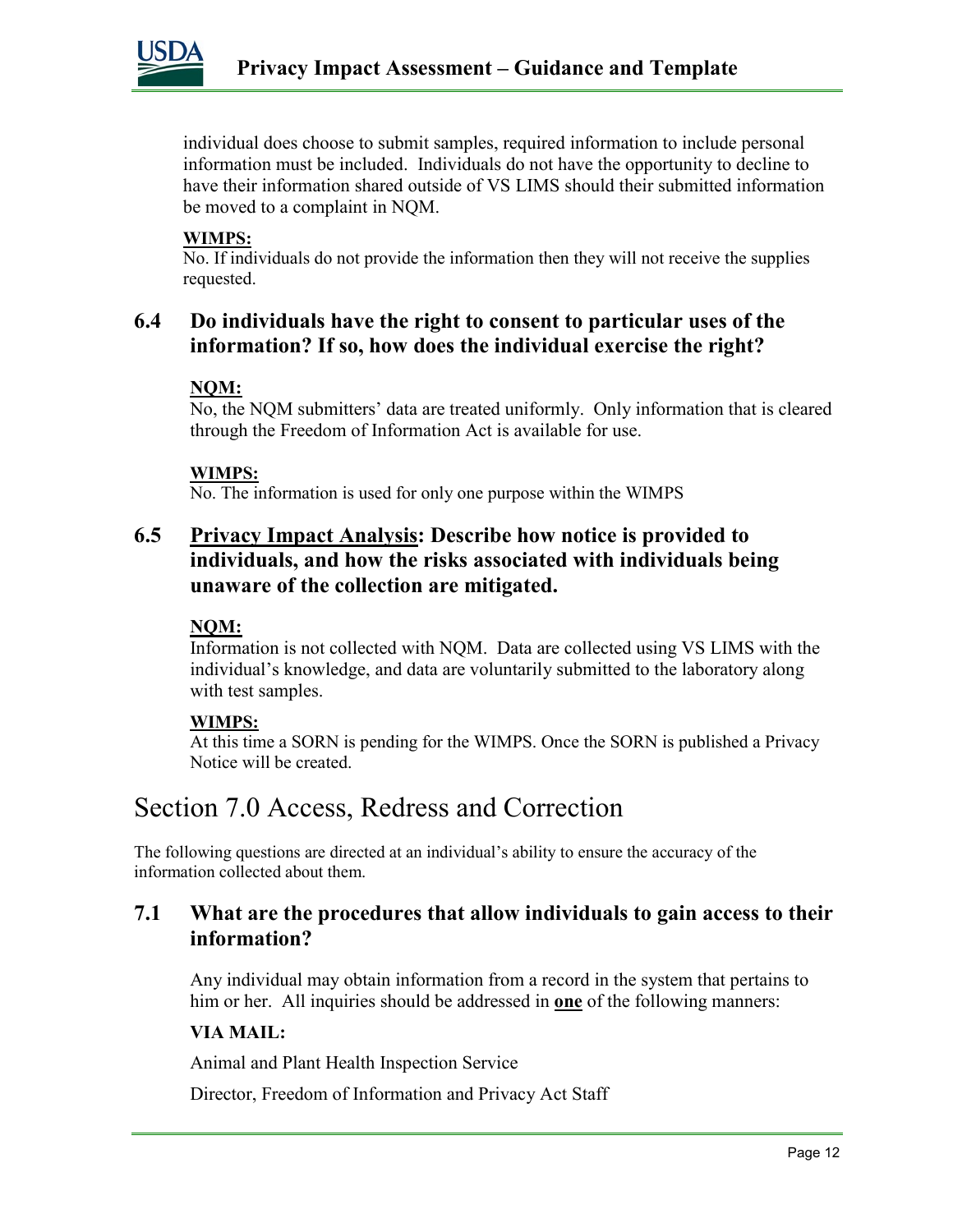

4700 River Road, Unit 50

Riverdale, MD 20737

**VIA FACSIMILE:** 301-734-5941

**VIA E-MAIL:** foia.officer@aphis.usda.gov

(NOTE: While e-mail attachments are often an important and legitimate means of conducting business, they also have the potential to cause great harm to our e-mail infrastructure, as well as to individual workstations. Please place the text of your FOIA request into the 'body' of the email message.)

**VIA Web Request Form:** Located at the following link https://www.aphis.usda.gov/aphis/resources/foia/ct\_how\_to\_submit\_a\_foia\_request

# **7.2 What are the procedures for correcting inaccurate or erroneous information?**

#### **NQM:**

If an employee discovers inaccurate information in NQM, they can contact the NVSL Quality Management (QM) unit.

#### **WIMPS:**

Persons listed as the ship-to address can correct their information any time through the USDA District Office.

# **7.3 How are individuals notified of the procedures for correcting their information?**

All USDA employees are notified of the procedures to correct information by their human resource department.

#### **WIMPS:**

Persons listed as the ship-to address are typically in contact with USDA throughout the entire disease outbreak. Persons listed as the ship-to address can contact the USDA district office at any time to address shipping concerns or correct their information.

# **7.4 If no formal redress is provided, what alternatives are available to the individual?**

A formal process is available to correct any data inaccuracies. See section 7.3 for more information.

# **7.5 Privacy Impact Analysis: Please discuss the privacy risks associated with the redress available to individuals and how those risks are mitigated.**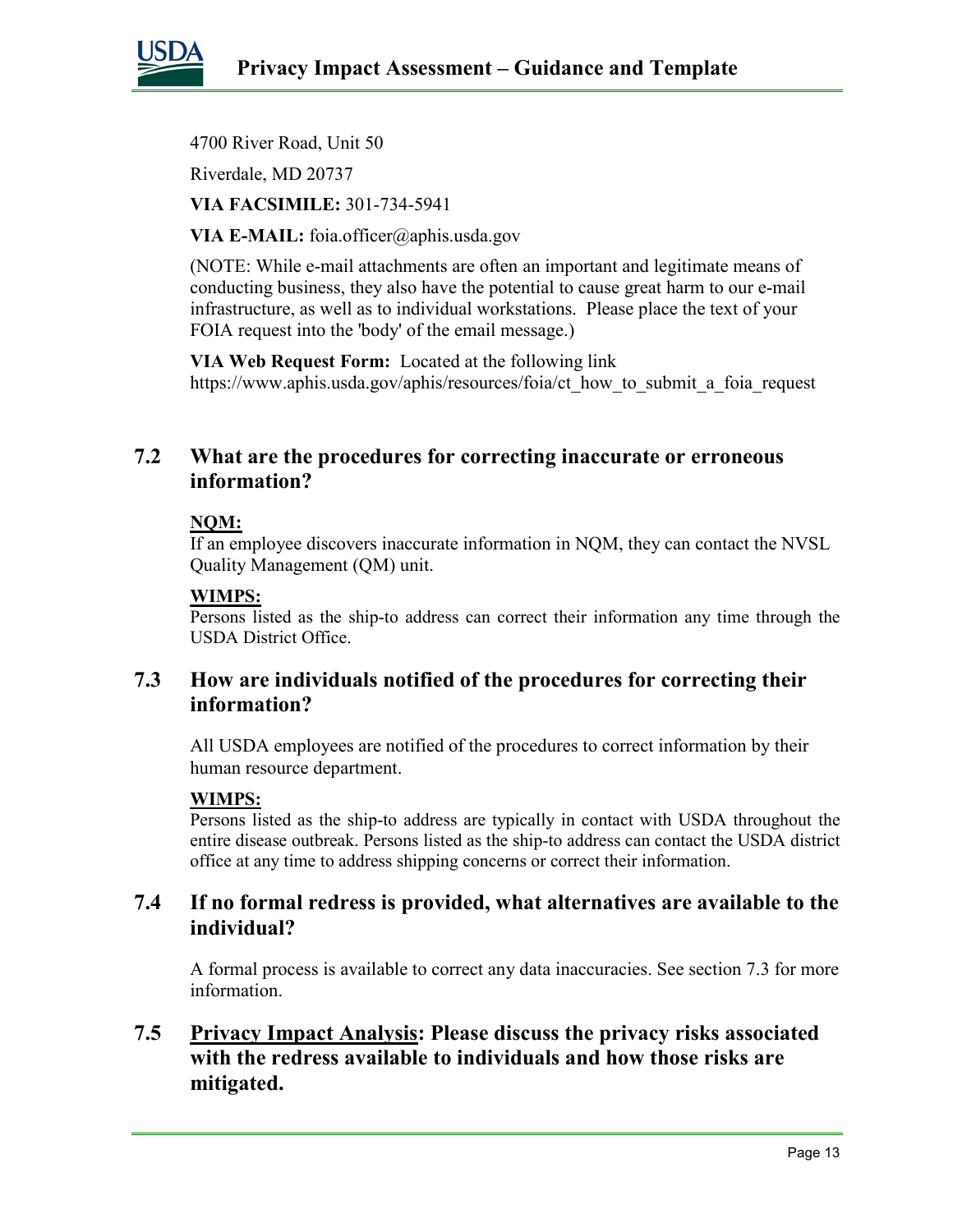

APHIS has a formal redress procedure in place and there is minimum risk.

# Section 8.0 Technical Access and Security

The following questions are intended to describe technical safeguards and security measures.

# **8.1 What procedures are in place to determine which users may access the system and are they documented?**

Both systems utilize the User Management System (UMS) to assist in the submission and tracking of users. A Supervisor can submit an employee for access to the system. Once the application is reviewed the applicable NQM and WIMPS administrators are notified of additions. Every Quarter one quarter of the accounts are reviewed for accuracy.

#### **NQM:**

Access is based on the need to do business and is determined by USDA APHIS VS management. All access to the NQM application is authorized and documented by an APHIS 513 form.

#### **WIMPS:**

At NCAH, user access is initiated by an USDA employee's supervisor request, is approved by the system owner in NVSL, or the NVS Logistics Chief, and is recorded on APHIS form 513. Ordering clerks at district offices must first have an eAuth account prior to requesting access for placing orders.

### **8.2 Will Department contractors have access to the system?**

#### **NQM:**

Department contractors can be provided access to NQM for troubleshooting purposes is that need arises. The contractor's access will be evaluated during the user certification process for NQM.

### **WIMPS:**

No contractors have access.

## **8.3 Describe what privacy training is provided to users either generally or specifically relevant to the program or system?**

Currently, all individuals provided access to NQM and WIMPS are required to complete annual Information Technology (IT) Security Awareness Training and must sign APHIS Rules of Behavior form prior to receiving access to the information system. The standard USDA warning banner must also be acknowledged and accepted before logging in to the system.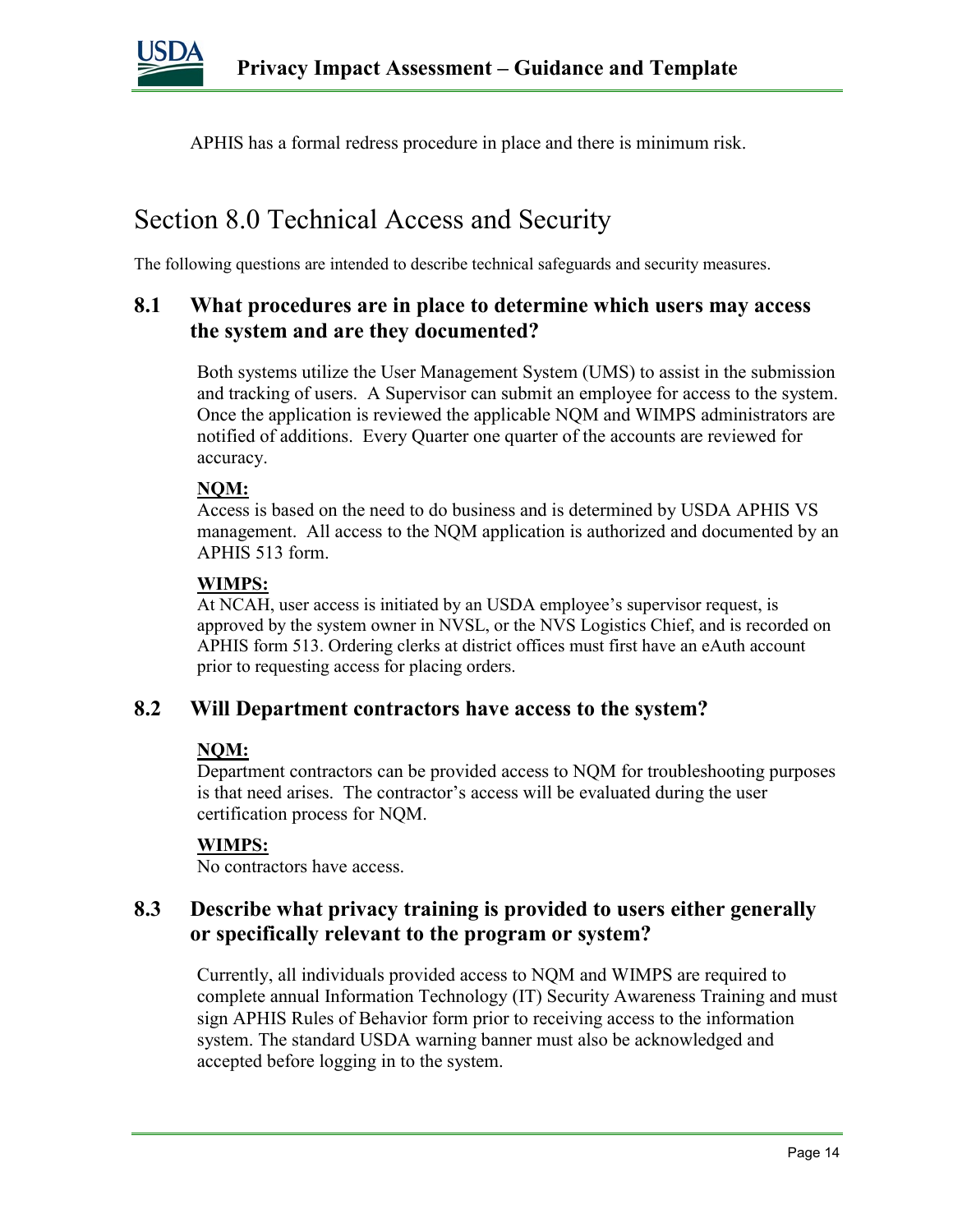

# **8.4 Has Certification & Accreditation been completed for the system or systems supporting the program?**

Yes. The NAP system established an Authority to Operate (ATO) on May 10, 2017 and is categorized as a "Moderate" system. The system re-accreditation is set to renew the ATO in May 2020.

# **8.5 What auditing measures and technical safeguards are in place to prevent misuse of data?**

### **NQM:**

Technical safeguards and auditing measures are in accordance with FIP 199/200 Moderate Baseline Security Controls. Some of the technical safeguards for NQM are a security model that includes auditing, role-based views, field-level security, and division of security. This means any events, such as create, modify, soft deletion, and user login activity are audited at the field level. In addition, the audit history on individual record and/or audit history summary is also tightly controlled with separate security settings to protect the integrity of the log. The security model for access to the data within NQM is through role-based access and data restriction configurations. Furthermore, views and field-level access are role-based, preventing users from seeing, accessing, and/or making changes to individual fields or records they do not have access to. NQM users must be validated against APHIS Active Directory for authentication.

- All access to the data in the system is controlled by formal authorization using UMS.
- All access to the system is limited by account identification and eAuthentication. The eAuthentication makes uses of PIV cards using associated certificates.
- Warning banner must be acknowledged before logging in.
- All information sharing with internal systems is done over the internal APHIS network.
- Auditing is enabled both at the application and database level.

#### **WIMPS:**

USDA Active Directory (AD) provides authentication and identity services for this information system. All users must have active AD accounts, and AD provides a technical safeguard to WIMPS. This information system includes an Oracle database for data storage as well as auditing. All objects in the information system are audited, normal and privileged user actions are audit, and all audit logs written to the database are analyzed and archived.

# **8.6 Privacy Impact Analysis: Given the sensitivity and scope of the information collected, as well as any information sharing conducted**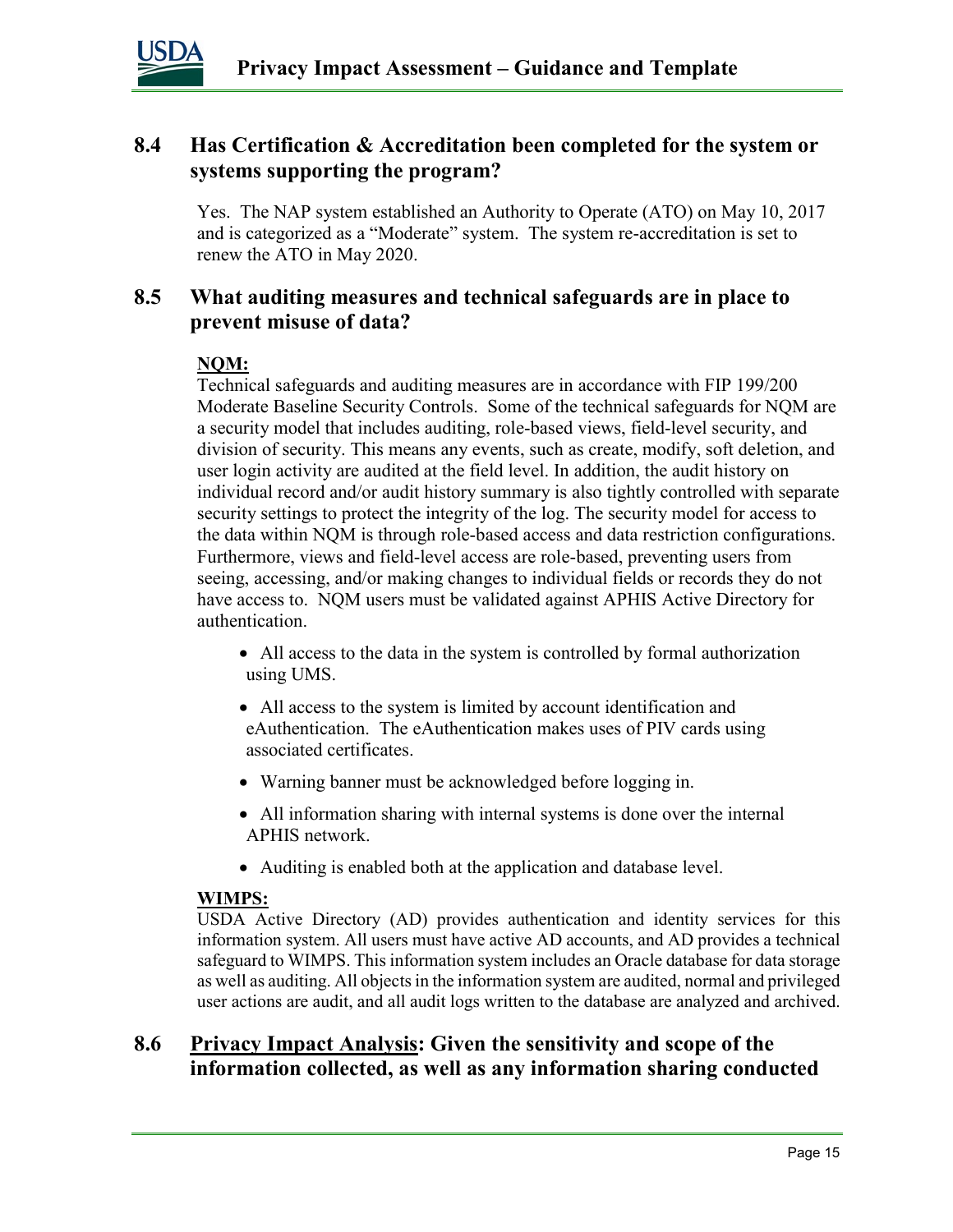

# **on the system, what privacy risks were identified and how do the security controls mitigate them?**

# **NQM:**

The privacy information collected and stored in NQM is at risk from improper handling during transit. This risk is mitigated through user training and limiting use to Federal owned networks. Users are trained at least annually. Information is limited to APHIS, ARS, or DHS systems.

#### **WIMPS:**

All of the information stored in this information system is available outside of this information system. The integrity of the data is protected to ensure all transaction are complete and all items shipped successfully. All data objects, transactions, and ship-to data are protected by the available USDA technology and services (Oracle and Active Directory). Audit logs are available for all transactions.

# Section 9.0 Technology

The following questions are directed at critically analyzing the selection process for any technologies utilized by the system, including system hardware and other technology.

# **9.1 What type of project is the program or system?**

### **NQM:**

Is quality management system (QMS) commercial, off the shelf software (COTS) that provides a software suite of compliance focused tools that supports the NVSL requirement to maintain compliance to applicable regulations and standards.

#### **WIMPS:**

Is a supply chain solution COTS provided by Tecsys software.

## **9.2 Does the project employ technology which may raise privacy concerns? If so please discuss their implementation.**

N/A – Neither NQM or WIMPS employ technology that may raise privacy concerns.

# Section 10.0 Third Party Websites/Applications

The following questions are directed at critically analyzing the privacy impact of using third party websites and/or applications.

# **10.1 Has the System Owner (SO) and/or Information Systems Security Program Manager (ISSPM) reviewed Office of Management and Budget (OMB) memorandums M-10-22 "Guidance for Online Use of**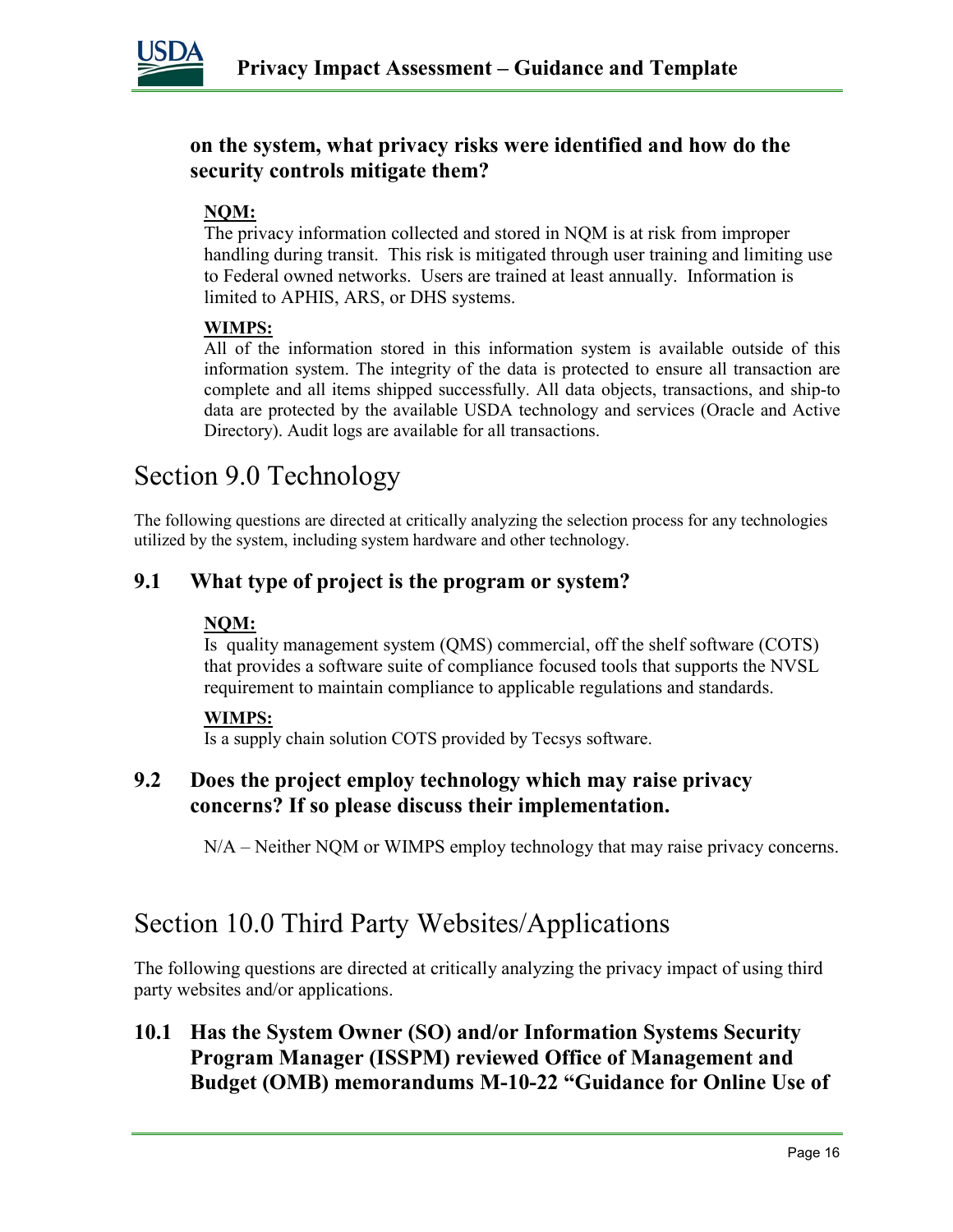

**Web Measurement and Customization Technology" and M-10-23 "Guidance for Agency Use of Third-Party Websites and Applications"?**

The ISSPM and system owner have reviewed the OMB memorandums listed above.

**10.2 What is the specific purpose of the agency's use of 3rd party websites and/or applications?**

N/A

**10.3 What personally identifiable information (PII) will become available through the agency's use of 3rd party websites and/or applications.**

 $N/A$ 

**10.4 How will the PII that becomes available through the agency's use of 3rd party websites and/or applications be used?**

N/A

**10.5 How will the PII that becomes available through the agency's use of 3rd party websites and/or applications be maintained and secured?**

N/A

**10.6 Is the PII that becomes available through the agency's use of 3rd party websites and/or applications purged periodically?** 

 $N/A$ 

**10.7 Who will have access to PII that becomes available through the agency's use of 3rd party websites and/or applications?**

N/A

**10.8 With whom will the PII that becomes available through the agency's use of 3rd party websites and/or applications be shared - either internally or externally?**

N/A

**10.9 Will the activities involving the PII that becomes available through the agency's use of 3rd party websites and/or applications require**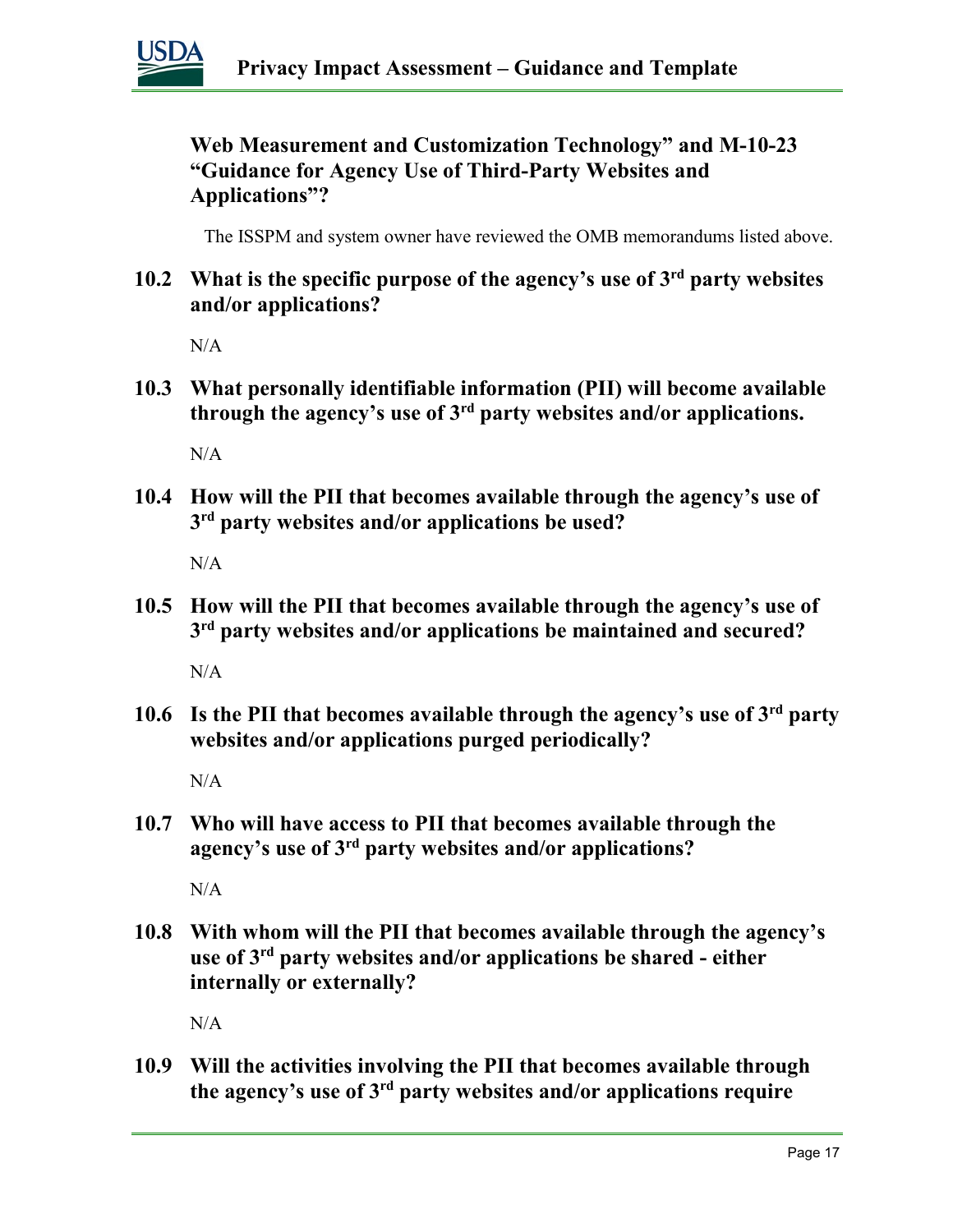

**either the creation or modification of a system of records notice (SORN)?**

N/A

**10.10 Does the system use web measurement and customization technology?**

N/A

**10.11 Does the system allow users to either decline to opt-in or decide to opt-out of all uses of web measurement and customization technology?**

N/A

**10.12 Privacy Impact Analysis: Given the amount and type of PII that becomes available through the agency's use of 3rd party websites and/or applications, discuss the privacy risks identified and how they were mitigated.** 

 $N/A$